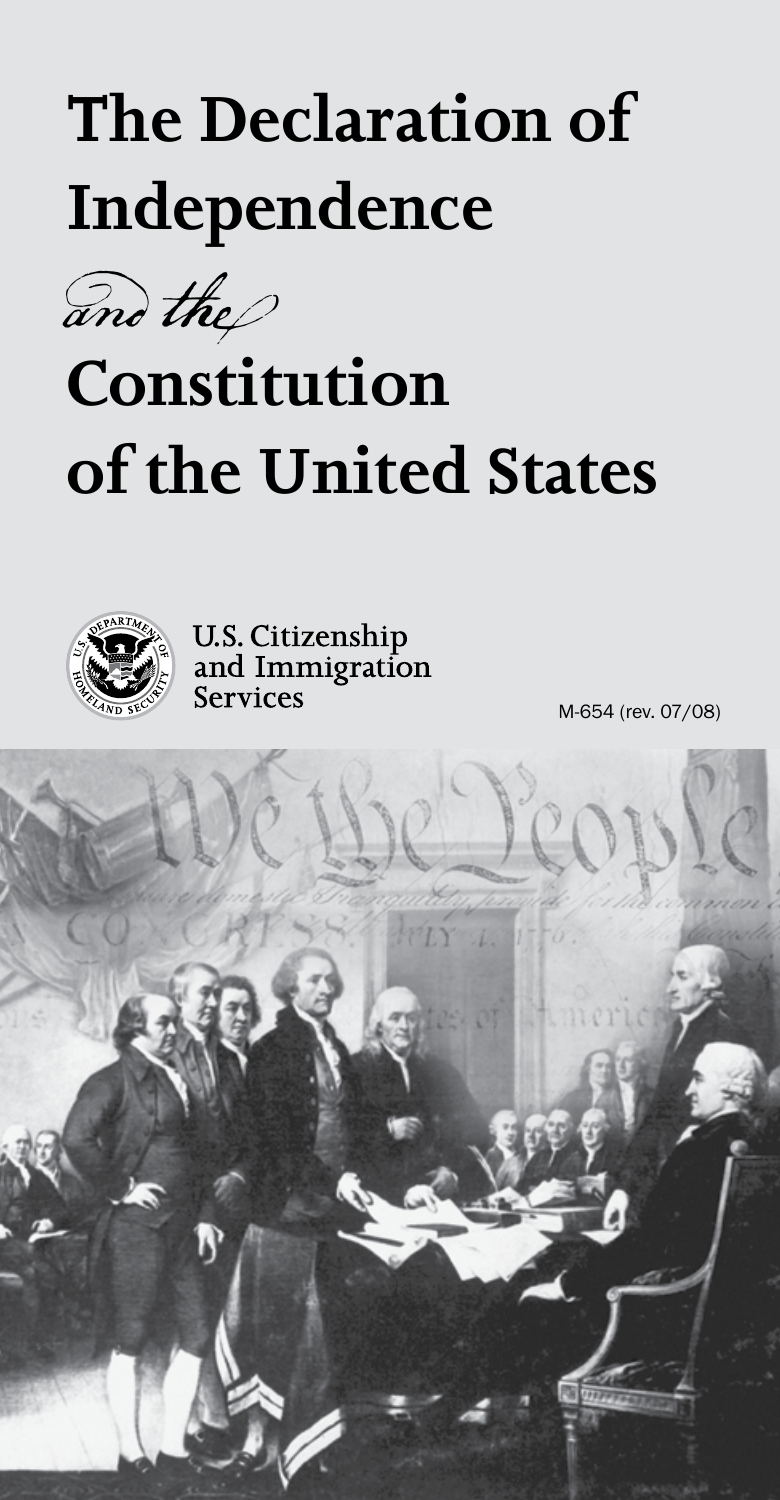# **The Declaration of Independence**



## **Constitution of the United States**



**U.S. Citizenship** and Immigration **Services**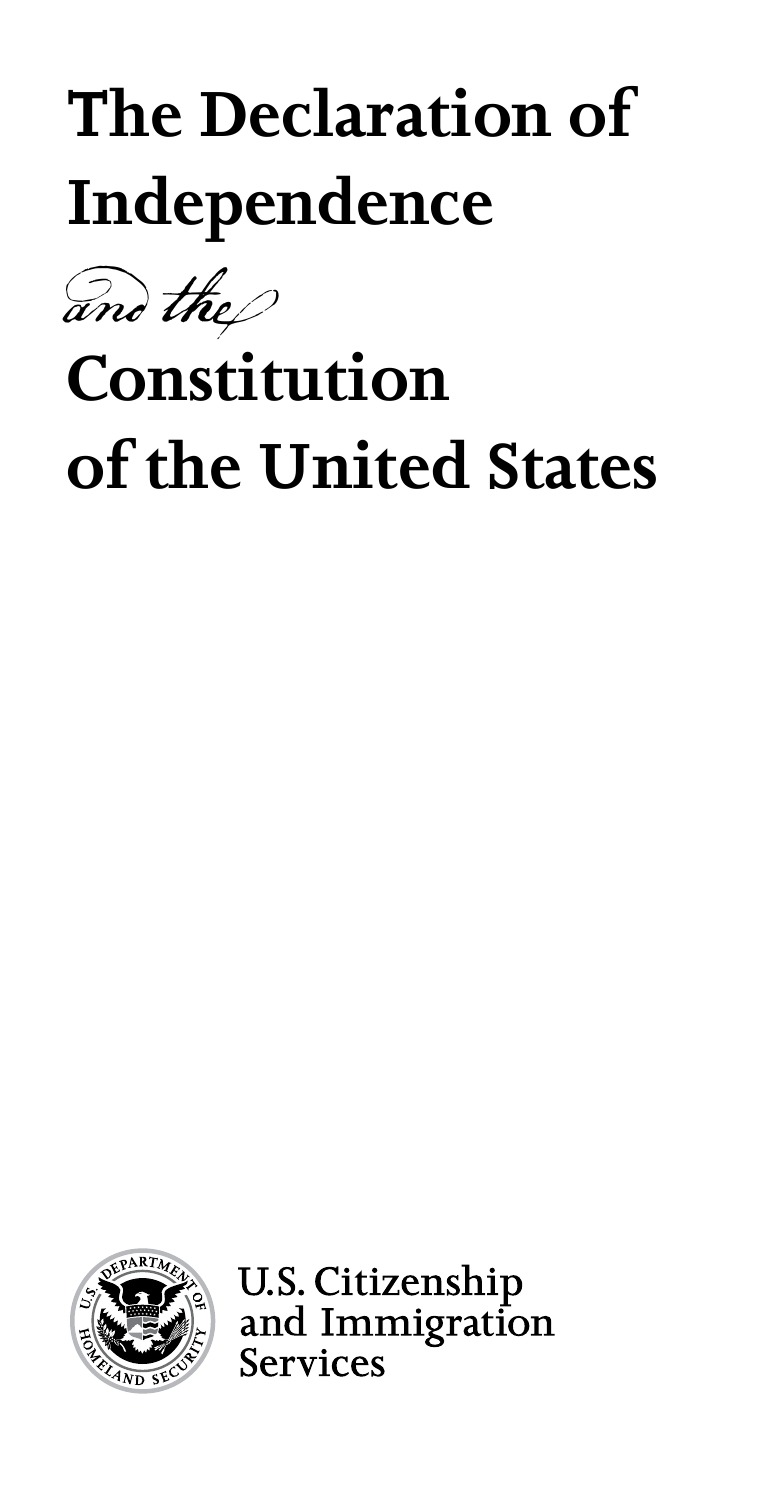#### **Message fromthe Director**

*"The sacred rights of mankind are not to be rummaged for, among old parchments, or musty records. They are written, as with a sun beam in the whole volume of human nature, by the hand of the divinity itself; and can never be erased or obscured by mortal power."* 

*— Alexander Hamilton, 1775*

## ೯೦≫೨

*"The basis of our political systems is the right of the people to make and to alter their Constitutions of Government. But the Constitution which at any time exists, 'till changed by an explicit and authentic act of the whole People is sacredly obligatory upon all."*

*— George Washington, 1796*

*"The Declaration of Independence...[is the] declaratory charter of our rights, and of the rights of man."* 

*— Thomas Jefferson, 1819*

The Declaration of Independence and the Constitution of the United States are the two most important, and enduring documents in our Nation's history. It has been said that "the Declaration of Independence was the promise; the Constitution was the fulfillment."

More than 200 years ago, our Founding Fathers set out to establish a government based on individual rights and the rule of law. The Declaration of Independence, which officially broke all political ties between the American colonies and Great Britain, set forth the ideas and principles behind a just and fair government, and the Constitution outlined how this government would function. Our founding documents have withstood the test of time, rising to the challenge each time they were called upon.

Make no mistake, we have been presented with a timeless framework for self-government, but in order to preserve this wonderful gift, we must hold these principles close to our hearts. I encourage you to read and understand these documents. I promise you will be nothing short of inspired.

#### Director

U.S. Citizenship and Immigration Services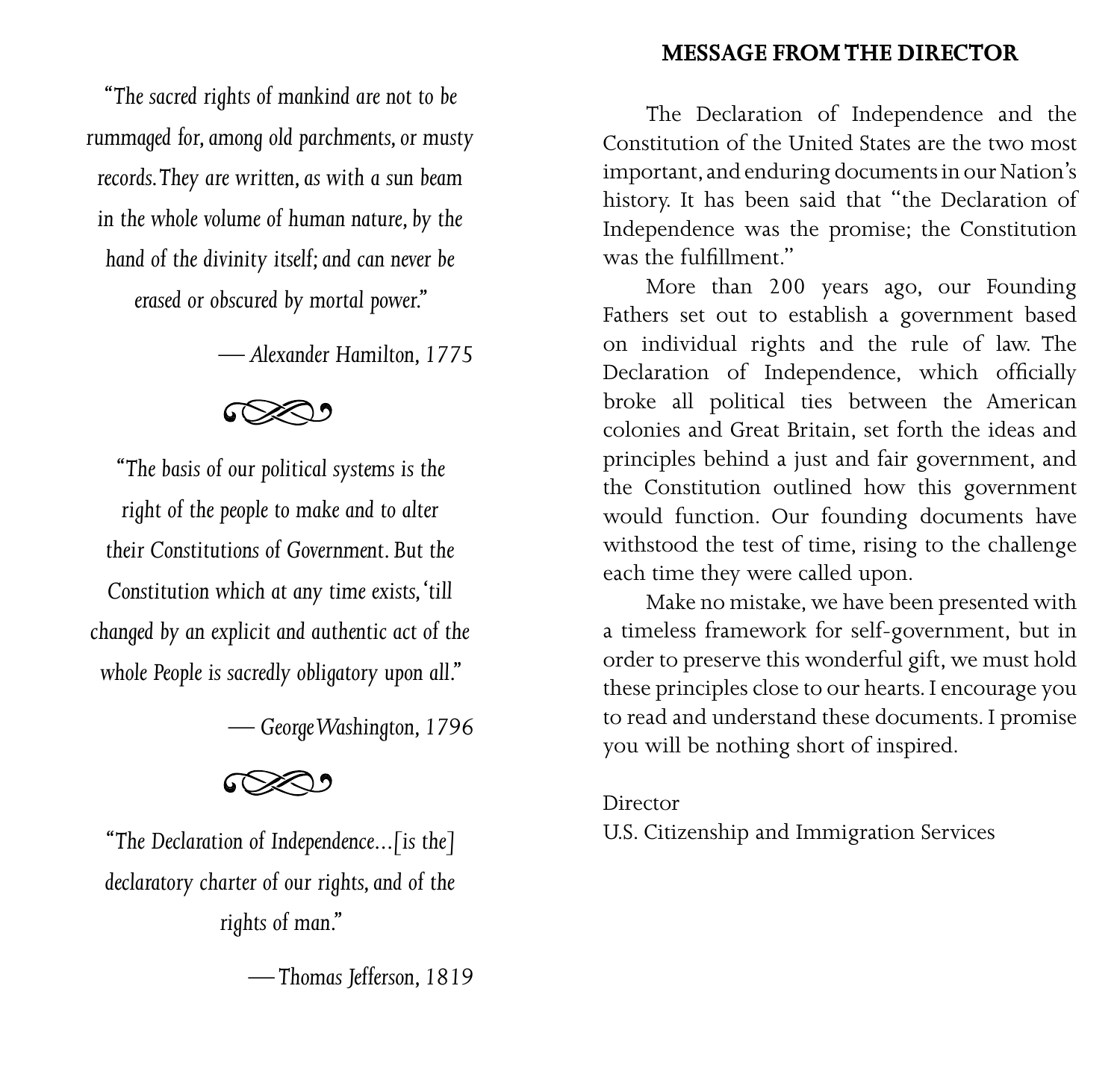#### **The DECLARATION OF InDEPEnDeNCE**

Action of Second Continental Congress, July 4, 1776 The Unanimous Declaration of the thirteen united States of America

WHEN in the Course of human Events, it becomes necessary for one People to dissolve the Political Bands which have connected them with another, and to assume among the Powers of the Earth, the separate and equal Station to which the Laws of Nature and of Nature's God entitle them, a decent Respect to the Opinions of Mankind requires that they should declare the causes which impel them to the Separation.

WE hold these Truths to be self-evident, that all Men are created equal, that they are endowed by their Creator with certain unalienable Rights, that among these are Life, Liberty, and the pursuit of Happiness—That to secure these Rights, Governments are instituted among Men, deriving their just Powers from the Consent of the Governed, that whenever any Form of Government becomes destructive of these Ends, it is the Right of the People to alter or to abolish it, and to institute new Government, laying its Foundation on such Principles, and organizing its Powers in such Form, as to them shall seem most likely to effect their Safety and Happiness. Prudence, indeed, will dictate that Governments long established should not be changed for light and transient Causes; and accordingly all Experience hath shewn, that Mankind are more disposed to suffer, while Evils are sufferable, than to right themselves by abolishing the Forms to which they are accustomed. But when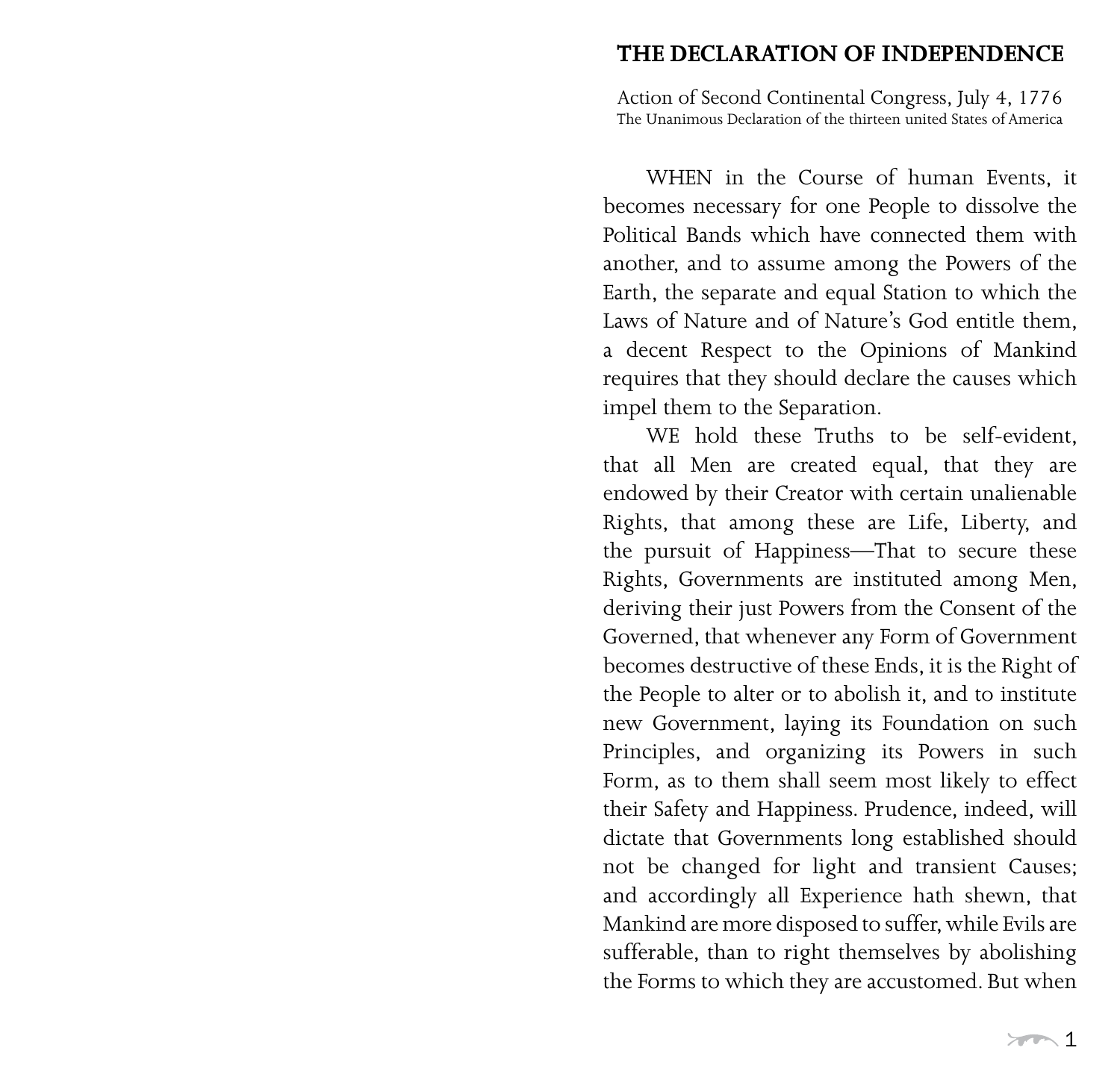a long Train of Abuses and Usurpations, pursuing invariably the same Object, evinces a design to reduce them under absolute Despotism, it is their Right, it is their Duty, to throw off such Government, and to provide new Guards for their future Security. Such has been the patient Sufferance of these Colonies; and such is now the Necessity which constrains them to alter their former Systems of Government. The History of the present King of Great-Britain is a History of repeated Injuries and Usurpations, all having in direct Object the Establishment of an absolute Tyranny over these States. To prove this, let Facts be submitted to a candid World.

He has refused his Assent to Laws, the most wholesome and necessary for the public Good.

He has forbidden his Governors to pass Laws of immediate and pressing Importance, unless suspended in their Operation till his Assent should be obtained; and when so suspended, he has utterly neglected to attend to them.

He has refused to pass other Laws for the Accommodation of large Districts of People, unless those People would relinquish the Right of Representation in the Legislature, a Right inestimable to them, and formidable to Tyrants only.

He has called together Legislative Bodies at Places unusual, uncomfortable, and distant from the Depository of their public Records, for the sole Purpose of fatiguing them into Compliance with his Measures.

He has dissolved Representative Houses repeatedly, for opposing with manly Firmness his Invasions on the Rights of the People.

He has refused for a long Time, after such Dissolutions, to cause others to be elected; whereby the Legislative Powers, incapable of Annihilation, have returned to the People at large for their exercise; the State remaining in the mean time exposed to all the Dangers of Invasion from without, and Convulsions within.

He has endeavoured to prevent the Population of these States; for that Purpose obstructing the Laws for Naturalization of Foreigners; refusing to pass others to encourage their Migrations hither, and raising the Conditions of new Appropriations of Lands.

He has obstructed the Administration of Justice, by refusing his Assent to Laws for establishing Judiciary Powers.

He has made Judges dependent on his Will alone, for the Tenure of their Offices, and the Amount and Payment of their Salaries.

He has erected a Multitude of new Offices, and sent hither Swarms of Officers to harrass our People, and eat out their Substance.

He has kept among us, in Times of Peace, Standing Armies, without the consent of our Legislatures.

He has affected to render the Military independent of and superior to the Civil Power.

He has combined with others to subject us to a Jurisdiction foreign to our Constitution, and unacknowledged by our Laws; giving his Assent to their Acts of pretended Legislation:

For quartering large Bodies of Armed Troops among us: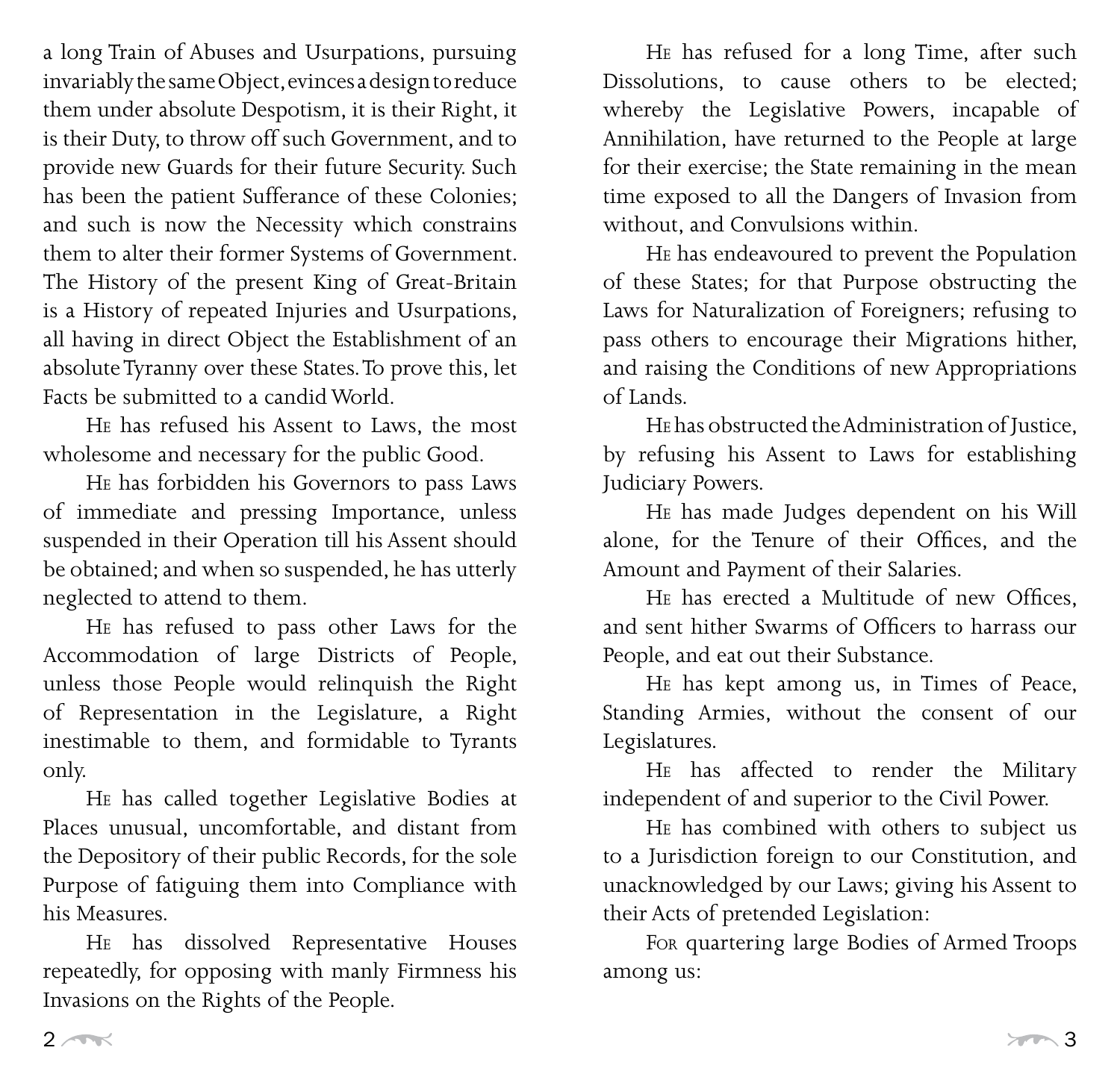For protecting them, by a mock Trial, from Punishment for any Murders which they should commit on the Inhabitants of these States:

For cutting off our Trade with all Parts of the World:

For imposing Taxes on us without our Consent:

For depriving us, in many Cases, of the Benefits of Trial by Jury:

For transporting us beyond Seas to be tried for pretended Offences:

For abolishing the free System of English Laws in a neighbouring Province, establishing therein an arbitrary Government, and enlarging its Boundaries, so as to render it at once an Example and fit Instrument for introducing the same absolute Rule into these Colonies:

For taking away our Charters, abolishing our most valuable Laws, and altering fundamentally the Forms of our Governments:

For suspending our own Legislatures, and declaring themselves invested with Power to legislate for us in all Cases whatsoever.

He has abdicated Government here, by declaring us out of his Protection and waging War against us.

He has plundered our Seas, ravaged our Coasts, burnt our Towns, and destroyed the Lives of our People.

He is, at this Time, transporting large Armies of foreign Mercenaries to compleat the Works of Death, Desolation, and Tyranny, already begun with circumstances of Cruelty and Perfidy, scarcely

paralleled in the most barbarous Ages, and totally unworthy the Head of a civilized Nation.

He has constrained our fellow Citizens taken Captive on the high Seas to bear Arms against their Country, to become the Executioners of their Friends and Brethren, or to fall themselves by their Hands.

He has excited domestic Insurrections amongst us, and has endeavoured to bring on the Inhabitants of our Frontiers, the merciless Indian Savages, whose known Rule of Warfare, is an undistinguished Destruction of all Ages, Sexes and Conditions.

In every stage of these Oppressions we have Petitioned for Redress in the most humble Terms: Our repeated Petitions have been answered only by repeated Injury. A Prince, whose Character is thus marked by every act which may define a Tyrant, is unfit to be the Ruler of a free People.

Nor have we been wanting in Attentions to our British Brethren. We have warned them from Time to Time of Attempts by their Legislature to extend an unwarrantable Jurisdiction over us. We have reminded them of the Circumstances of our Emigration and Settlement here. We have appealed to their native Justice and Magnanimity, and we have conjured them by the Ties of our common Kindred to disavow these Usurpations, which, would inevitably interrupt our Connections and Correspondence. They too have been deaf to the Voice of Justice and of Consanguinity. We must, therefore, acquiesce in the Necessity, which denounces our Separation, and hold them, as we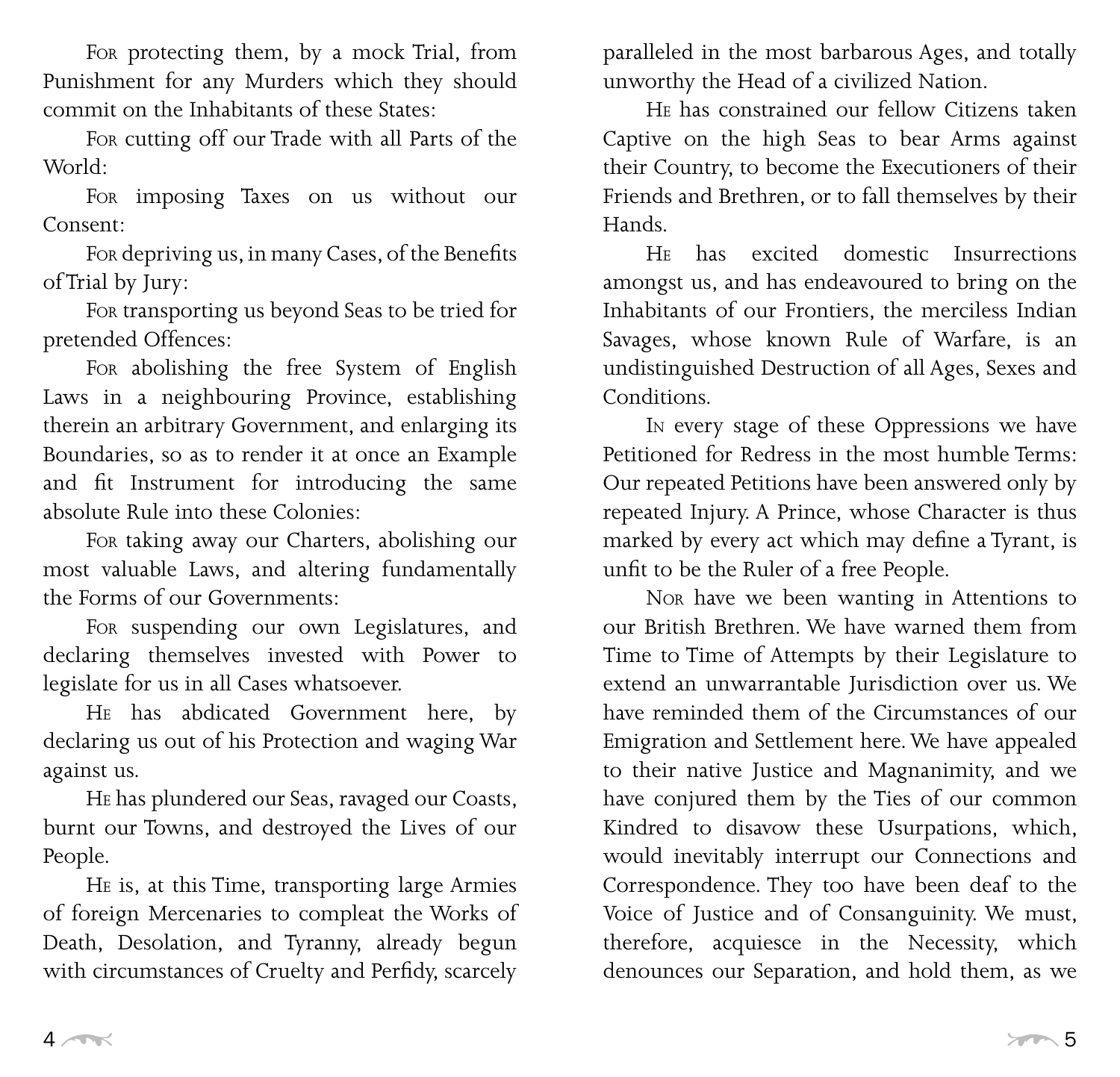hold the rest of Mankind, Enemies in War, in Peace, Friends.

*We, therefore,* the Representatives of the *united States of America,* in General Congress, Assembled, appealing to the Supreme Judge of the World for the Rectitude of our Intentions, do, in the Name, and by Authority of the good People of these Colonies, solemnly Publish and Declare, That these United Colonies are, and of Right ought to be *Free and Independent States;* that they are absolved from all Allegiance to the British Crown, and that all political Connection between them and the State of Great-Britain, is and ought to be totally dissolved; and that as *Free and Independent States,* they have full Power to levy War, conclude Peace, contract Alliances, establish Commerce, and to do all other Acts and Things which *Independent States* may of right do. —And for the support of this Declaration, with a firm Reliance on the Protection of divine Providence, we mutually pledge to each other our Lives, our Fortunes, and our sacred Honor.

Signed by ORDER and in BEHALF of the CONGRESS,

JOHN HANCOCK, President

Attest.

CHARLES THOMSON, Secretary

## **Signers of the Declaration of Independence**

#### *Georgia:*

Button Gwinnett Lyman Hall George Walton

*North Carolina:* William Hooper Joseph Hewes John Penn

*South Carolina:* Edward Rutledge Thomas Heyward, Jr. Thomas Lynch, Jr. Arthur Middleton

#### *Massachusetts:*

Samuel Adams John Adams Robert Treat Paine Elbridge Gerry John Hancock

#### *Maryland:*

Samuel Chase William Paca Thomas Stone Charles Carroll of Carrollton

#### *Virginia:*

George Wythe Richard Henry Lee Thomas Jefferson Benjamin Harrison Thomas Nelson, Jr. Francis Lightfoot Lee Carter Braxton

#### *Pennsylvania:*

Robert Morris Benjamin Rush Benjamin Franklin John Morton George Clymer James Smith George Taylor James Wilson George Ross

#### *Delaware:*

Caesar Rodney George Read Thomas McKean

#### *New York:*

William Floyd Philip Livingston Francis Lewis Lewis Morris

*New Jersey:*

Richard Stockton John Witherspoon Francis Hopkinson John Hart Abraham Clark

*New Hampshire:* Josiah Bartlett Matthew Thornton William Whipple

*Rhode Island:* Stephen Hopkins William Ellery

#### *Connecticut:*

Roger Sherman Samuel Huntington William Williams Oliver Wolcott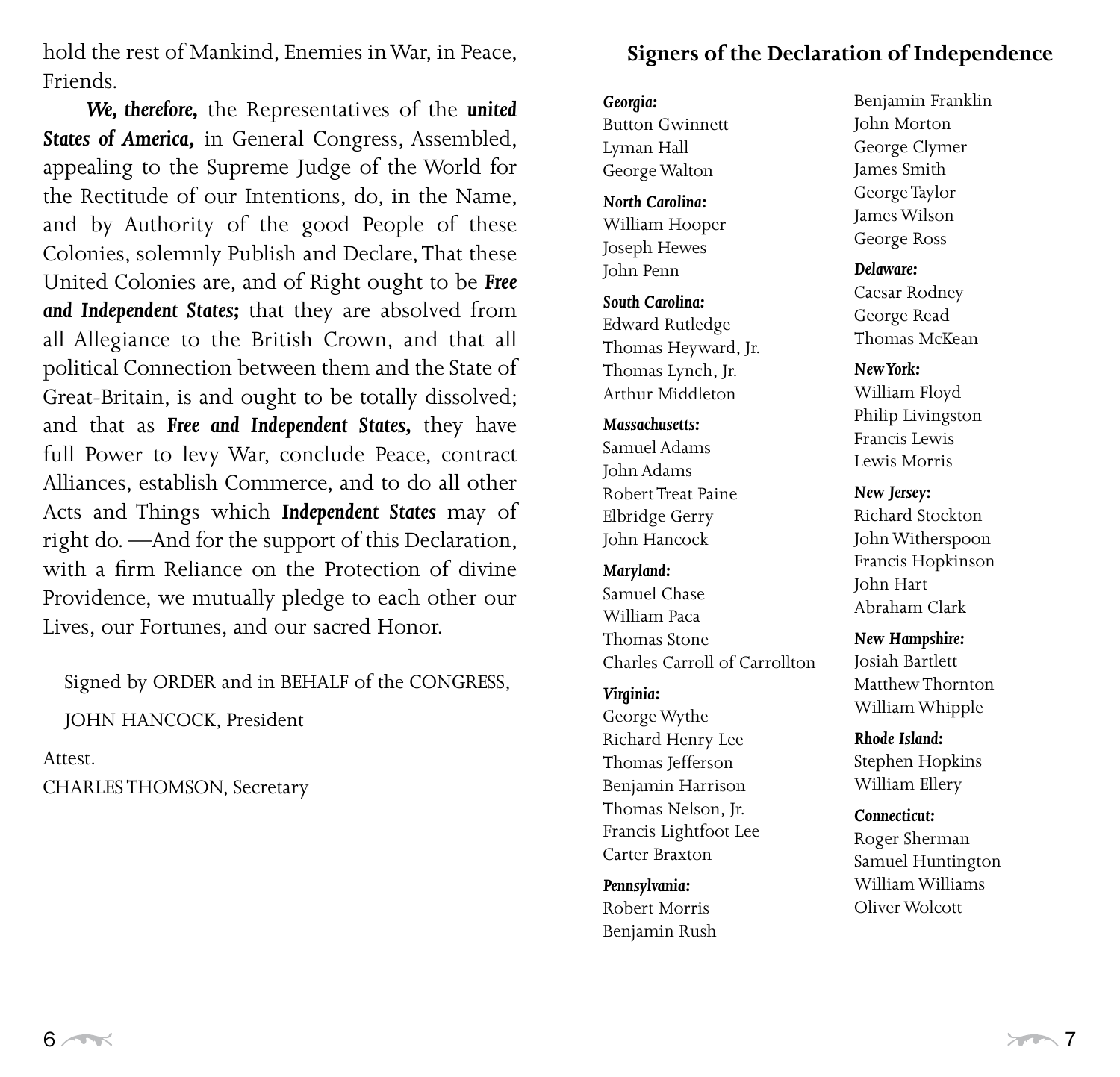## **The Constituti o n OF THE UNITED STATES OF AMERICA**

*We the People* of the United States, in Order to form a more perfect Union, establish Justice, insure domestic Tranquility, provide for the common defence, promote the general Welfare, and secure the Blessings of Liberty to ourselves and our Posterity, do ordain and establish this Constitution for the United States of America.

### **Article. I.**

**Section. 1.** All legislative Powers herein granted shall be vested in a Congress of the United States, which shall consist of a Senate and House of Representatives.

**Section. 2.** The House of Representatives shall be composed of Members chosen every second Year by the People of the several States, and the Electors in each State shall have the Qualifications requisite for Electors of the most numerous Branch of the State Legislature.

No Person shall be a Representative who shall not have attained to the Age of twenty five Years, and been seven Years a Citizen of the United States, and who shall not, when elected, be an Inhabitant of that State in which he shall be chosen.

[Representatives and direct Taxes shall be apportioned among the several States which may be included within this Union, according to their respective Numbers, which shall be determined by adding to the whole Number of free Persons, including those bound to Service for a Term of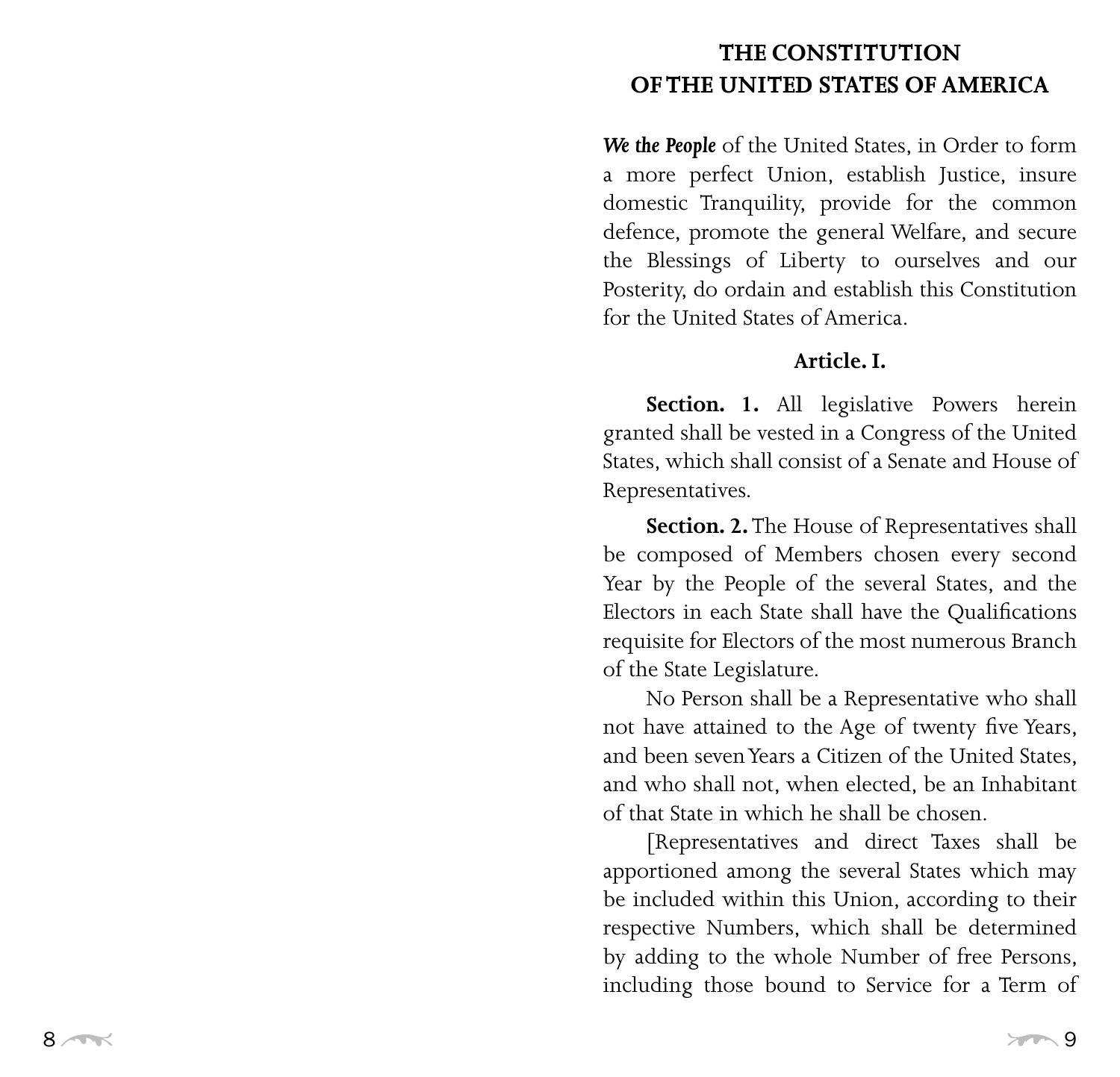Years, and excluding Indians not taxed, three fifths of all other Persons.]<sup>1</sup> The actual Enumeration shall be made within three Years after the first Meeting of the Congress of the United States, and within every subsequent Term of ten Years, in such Manner as they shall by Law direct. The number of Representatives shall not exceed one for every thirty Thousand, but each State shall have at Least one Representative; and until such enumeration shall be made, the State of New Hampshire shall be entitled to chuse three, Massachusetts eight, Rhode-Island and Providence Plantations one, Connecticut five, New-York six, New Jersey four, Pennsylvania eight, Delaware one, Maryland six, Virginia ten, North Carolina five, South Carolina five, and Georgia three.

When vacancies happen in the Representation from any State, the Executive Authority thereof shall issue Writs of Election to fill such Vacancies.

The House of Representatives shall chuse their Speaker and other Officers; and shall have the sole Power of Impeachment.

**Section. 3.** The Senate of the United States shall be composed of two Senators from each State, [chosen by the Legislature thereof,]<sup>2</sup> for six Years; and each Senator shall have one Vote.

Immediately after they shall be assembled in Consequence of the first Election, they shall be divided as equally as may be into three Classes. The Seats of the Senators of the first Class shall be vacated at the Expiration of the second Year, of

the second Class at the Expiration of the fourth Year, and of the third Class at the Expiration of the sixth Year, so that one third may be chosen every second Year; [and if Vacancies happen by Resignation, or otherwise, during the Recess of the Legislature of any State, the Executive thereof may make temporary Appointments until the next Meeting of the Legislature, which shall then fill such Vacancies.<sup>73</sup>

No Person shall be a Senator who shall not have attained to the Age of thirty Years, and been nine Years a Citizen of the United States, and who shall not, when elected, be an Inhabitant of that State for which he shall be chosen.

The Vice President of the United States shall be President of the Senate, but shall have no Vote, unless they be equally divided.

The Senate shall chuse their other Officers, and also a President pro tempore, in the Absence of the Vice President, or when he shall exercise the Office of President of the United States.

The Senate shall have the sole Power to try all Impeachments. When sitting for that Purpose, they shall be on Oath or Affirmation. When the President of the United States is tried, the Chief Justice shall preside: And no Person shall be convicted without the Concurrence of two thirds of the Members present.

Judgment in Cases of Impeachment shall not extend further than to removal from Office, and disqualification to hold and enjoy any Office of honor, Trust or Profit under the United States:

Changed by section 2 of the Fourteenth Amendment.

<sup>&</sup>lt;sup>2</sup>Changed by the Seventeenth Amendment.

<sup>&</sup>lt;sup>3</sup>Changed by the Seventeenth Amendment.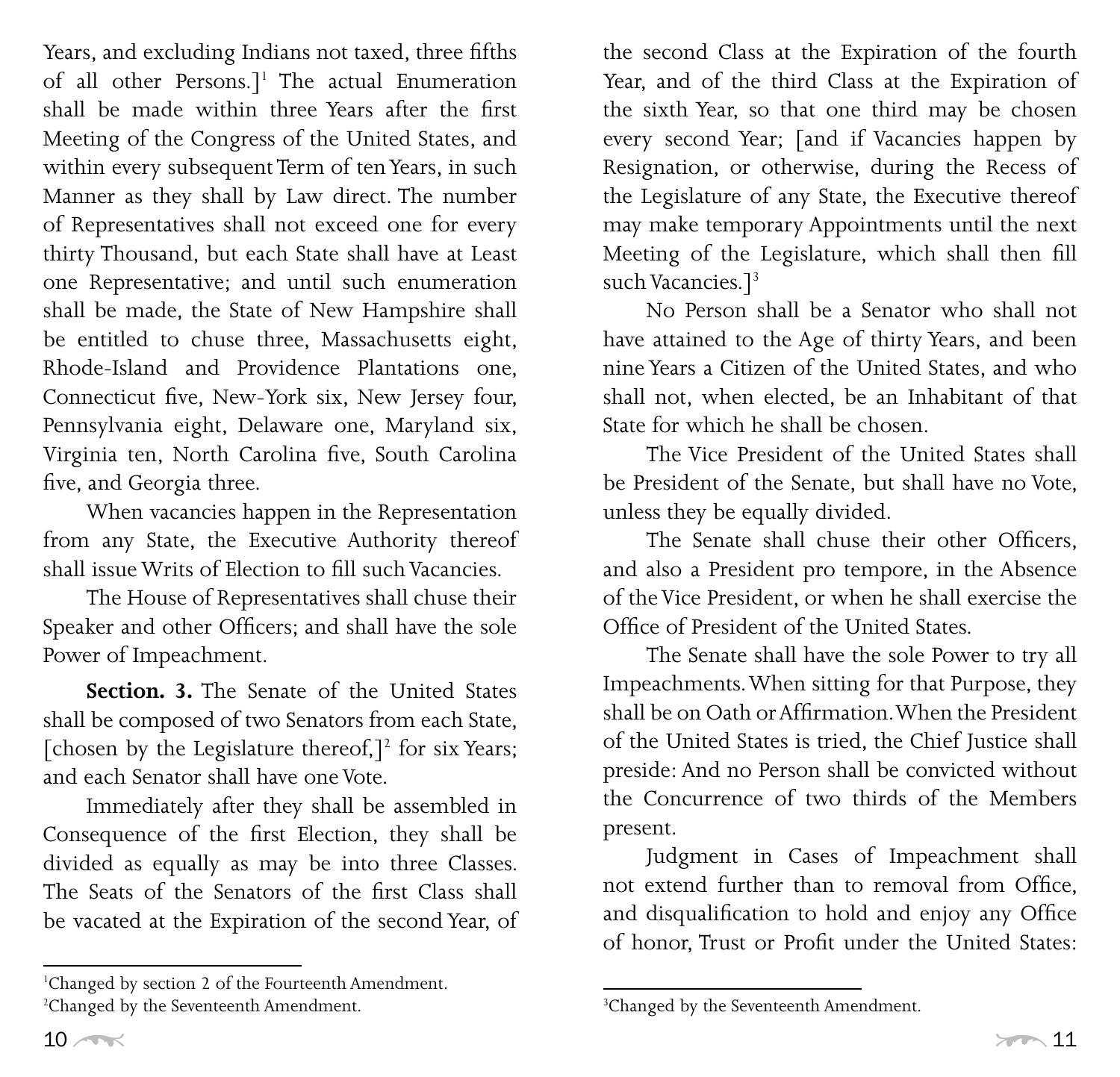but the Party convicted shall nevertheless be liable and subject to Indictment, Trial, Judgment and Punishment, according to Law.

**Section. 4.** The Times, Places and Manner of holding Elections for Senators and Representatives, shall be prescribed in each State by the Legislature thereof; but the Congress may at any time by Law make or alter such Regulations, except as to the Places of chusing Senators.

The Congress shall assemble at least once in every Year, and such Meeting shall be [on the first Monday in December,  $]$ <sup>4</sup> unless they shall by Law appoint a different Day.

**Section. 5.** Each House shall be the Judge of the Elections, Returns and Qualifications of its own Members, and a Majority of each shall constitute a Quorum to do Business; but a smaller Number may adjourn from day to day, and may be authorized to compel the Attendance of absent Members, in such Manner, and under such Penalties as each House may provide.

Each House may determine the Rules of its Proceedings, punish its Members for disorderly Behaviour, and, with the Concurrence of two thirds, expel a Member.

Each House shall keep a Journal of its Proceedings, and from time to time publish the same, excepting such Parts as may in their Judgment require Secrecy; and the Yeas and Nays of the Members of either House on any question shall, at the Desire of one fifth of those Present, be entered on the Journal.

Neither House, during the Session of Congress, shall, without the Consent of the other, adjourn for more than three days, nor to any other Place than that in which the two Houses shall be sitting.

**Section. 6.** The Senators and Representatives shall receive a Compensation for their Services, to be ascertained by Law, and paid out of the Treasury of the United States. They shall in all Cases, except Treason, Felony and Breach of the Peace, be privileged from Arrest during their Attendance at the Session of their respective Houses, and in going to and returning from the same; and for any Speech or Debate in either House, they shall not be questioned in any other Place.

No Senator or Representative shall, during the Time for which he was elected, be appointed to any civil Office under the Authority of the United States, which shall have been created, or the Emoluments whereof shall have been encreased during such time; and no Person holding any Office under the United States, shall be a Member of either House during his Continuance in Office.

**Section. 7.** All Bills for raising Revenue shall originate in the House of Representatives; but the Senate may propose or concur with Amendments as on other Bills.

Every Bill which shall have passed the House of Representatives and the Senate, shall, before it become a Law, be presented to the President of the United States; If he approve he shall sign it, but if not he shall return it, with his Objections to that House in which it shall have originated, who shall enter the Objections at large on their

Changed by section 2 of the Twentieth Amendment.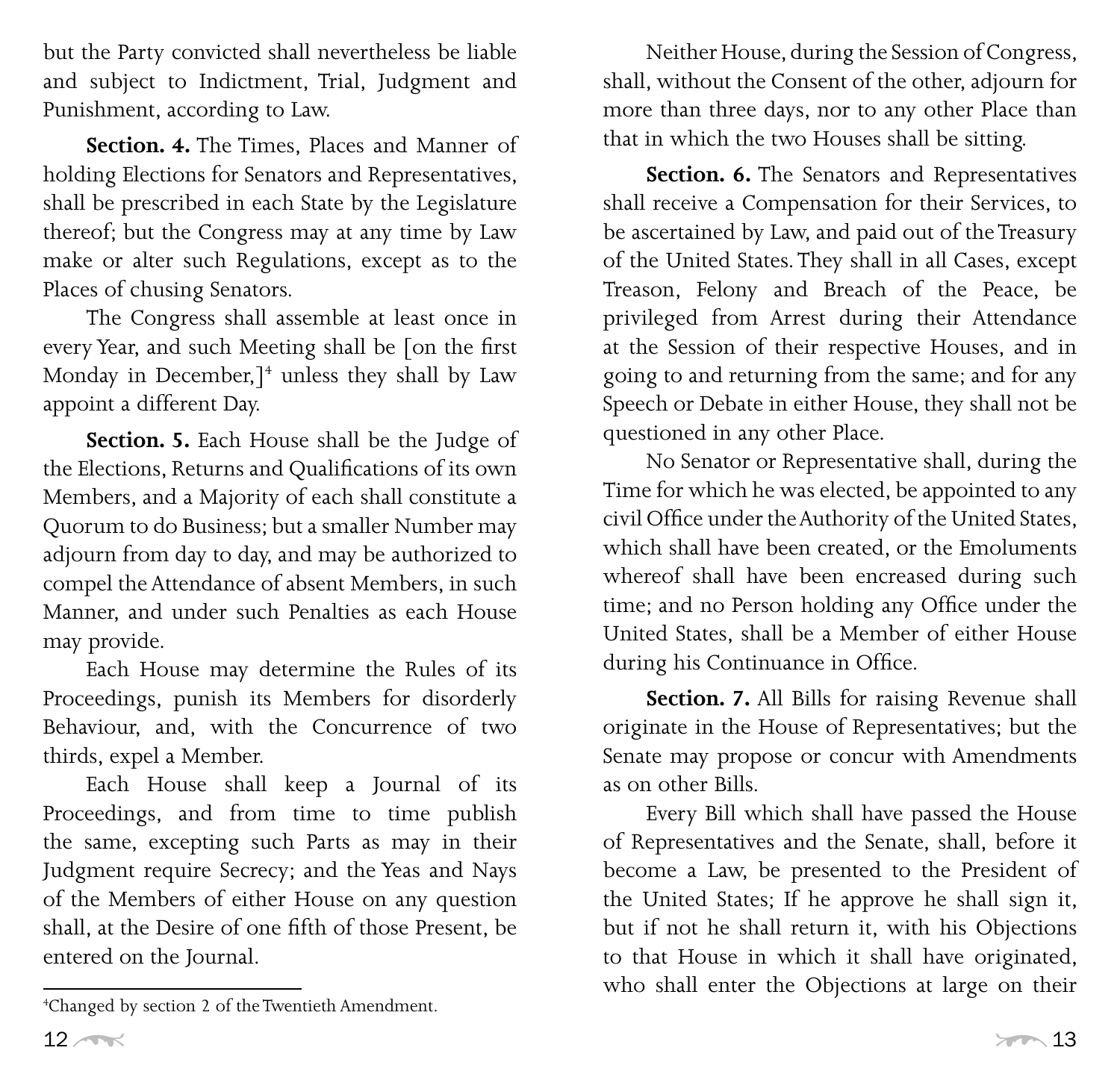Journal, and proceed to reconsider it. If after such Reconsideration two thirds of that House shall agree to pass the Bill, it shall be sent, together with the Objections, to the other House, by which it shall likewise be reconsidered, and if approved by two thirds of that House, it shall become a Law. But in all such Cases the Votes of both Houses shall be determined by yeas and Nays, and the Names of the Persons voting for and against the Bill shall be entered on the Journal of each House respectively. If any Bill shall not be returned by the President within ten Days (Sundays excepted) after it shall have been presented to him, the Same shall be a Law, in like Manner as if he had signed it, unless the Congress by their Adjournment prevent its Return, in which Case it shall not be a Law.

Every Order, Resolution, or Vote to which the Concurrence of the Senate and House of Representatives may be necessary (except on a question of Adjournment) shall be presented to the President of the United States; and before the Same shall take Effect, shall be approved by him, or being disapproved by him, shall be repassed by two thirds of the Senate and House of Representatives, according to the Rules and Limitations prescribed in the Case of a Bill.

**Section. 8.** The Congress shall have Power To lay and collect Taxes, Duties, Imposts and Excises, to pay the Debts and provide for the common Defence and general Welfare of the United States; but all Duties, Imposts and Excises shall be uniform throughout the United States;

To borrow Money on the credit of the United States;

To regulate Commerce with foreign Nations, and among the several States, and with the Indian Tribes;

To establish an uniform Rule of Naturalization, and uniform Laws on the subject of Bankruptcies throughout the United States;

To coin Money, regulate the Value thereof, and of foreign Coin, and fix the Standard of Weights and Measures;

To provide for the Punishment of counterfeiting the Securities and current Coin of the United States;

To establish Post Offices and post Roads;

To promote the Progress of Science and useful Arts, by securing for limited Times to Authors and Inventors the exclusive Right to their respective Writings and Discoveries;

To constitute Tribunals inferior to the supreme Court;

To define and punish Piracies and Felonies committed on the high Seas, and Offences against the Law of Nations;

To declare War, grant Letters of Marque and Reprisal, and make Rules concerning Captures on Land and Water;

To raise and support Armies, but no Appropriation of Money to that Use shall be for a longer Term than two Years;

To provide and maintain a Navy;

To make Rules for the Government and Regulation of the land and naval Forces;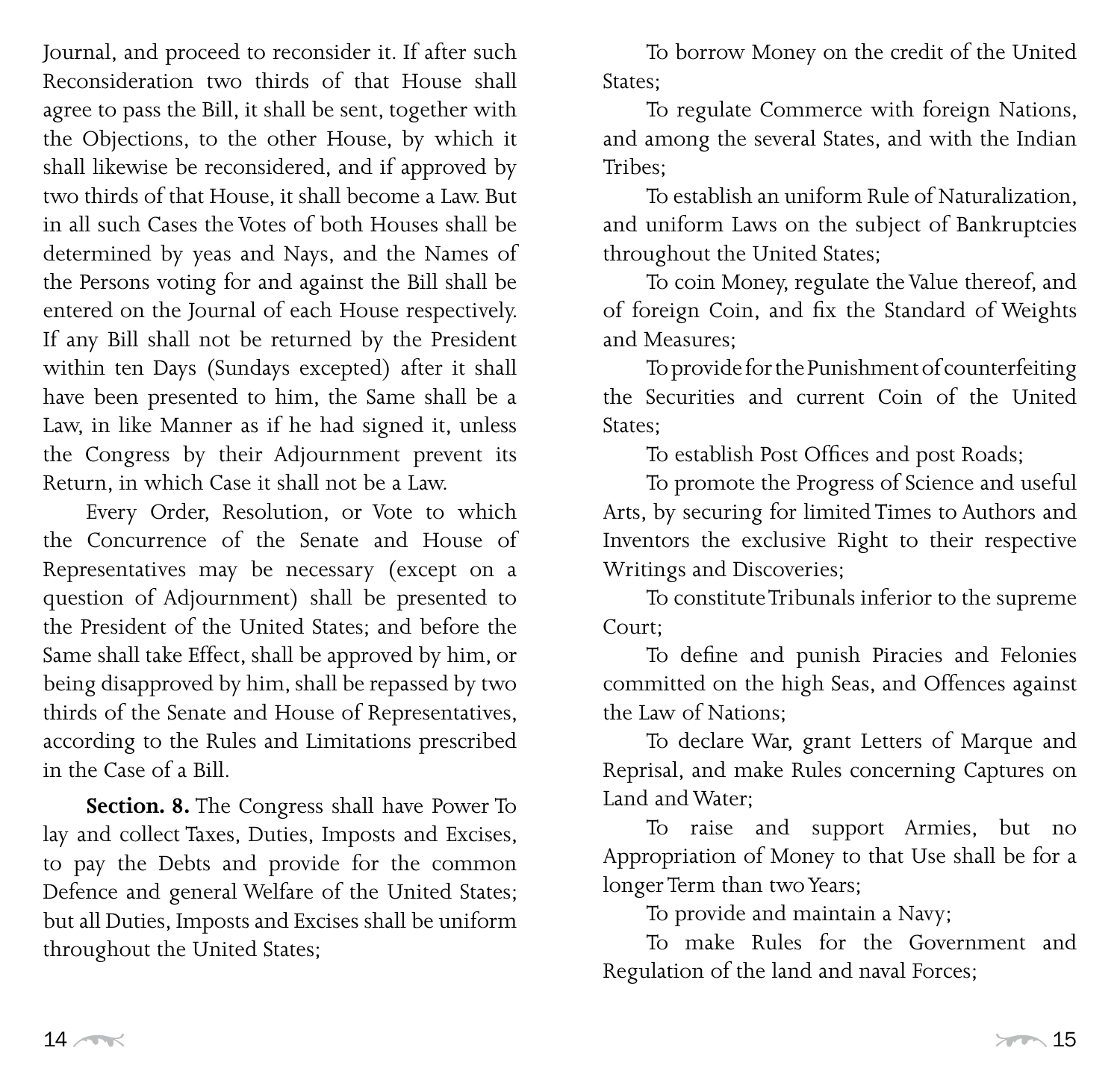To provide for calling forth the Militia to execute the Laws of the Union, suppress Insurrections and repel Invasions;

To provide for organizing, arming, and disciplining, the Militia, and for governing such Part of them as may be employed in the Service of the United States, reserving to the States respectively, the Appointment of the Officers, and the Authority of training the Militia according to the discipline prescribed by Congress;

To exercise exclusive Legislation in all Cases whatsoever, over such District (not exceeding ten Miles square) as may, by Cession of particular States, and the Acceptance of Congress, become the Seat of the Government of the United States, and to exercise like Authority over all Places purchased by the Consent of the Legislature of the State in which the Same shall be, for the Erection of Forts, Magazines, Arsenals, dock-Yards, and other needful Buildings;—And

To make all Laws which shall be necessary and proper for carrying into Execution the foregoing Powers, and all other Powers vested by this Constitution in the Government of the United States, or in any Department or Officer thereof.

**Section. 9.** The Migration or Importation of such Persons as any of the States now existing shall think proper to admit, shall not be prohibited by the Congress prior to the Year one thousand eight hundred and eight, but a Tax or duty may be imposed on such Importation, not exceeding ten dollars for each Person.

The Privilege of the Writ of Habeas Corpus shall not be suspended, unless when in Cases of Rebellion or Invasion the public Safety may require it.

No Bill of Attainder or ex post facto Law shall be passed.

No Capitation, or other direct, Tax shall be laid, unless in Proportion to the Census or enumeration herein before directed to be taken.

No Tax or Duty shall be laid on Articles exported from any State.

No Preference shall be given by any Regulation of Commerce or Revenue to the Ports of one State over those of another: nor shall Vessels bound to, or from, one State, be obliged to enter, clear, or pay Duties in another.

No Money shall be drawn from the Treasury, but in Consequence of Appropriations made by Law; and a regular Statement and Account of the Receipts and Expenditures of all public Money shall be published from time to time.

No Title of Nobility shall be granted by the United States: And no Person holding any Office of Profit or Trust under them, shall, without the Consent of the Congress, accept of any present, Emolument, Office, or Title, of any kind whatever, from any King, Prince, or foreign State.

**Section. 10.** No State shall enter into any Treaty, Alliance, or Confederation; grant Letters of Marque and Reprisal; coin Money; emit Bills of Credit; make any Thing but gold and silver Coin a Tender in Payment of Debts; pass any Bill of Attainder, ex

See the Sixteenth Amendment.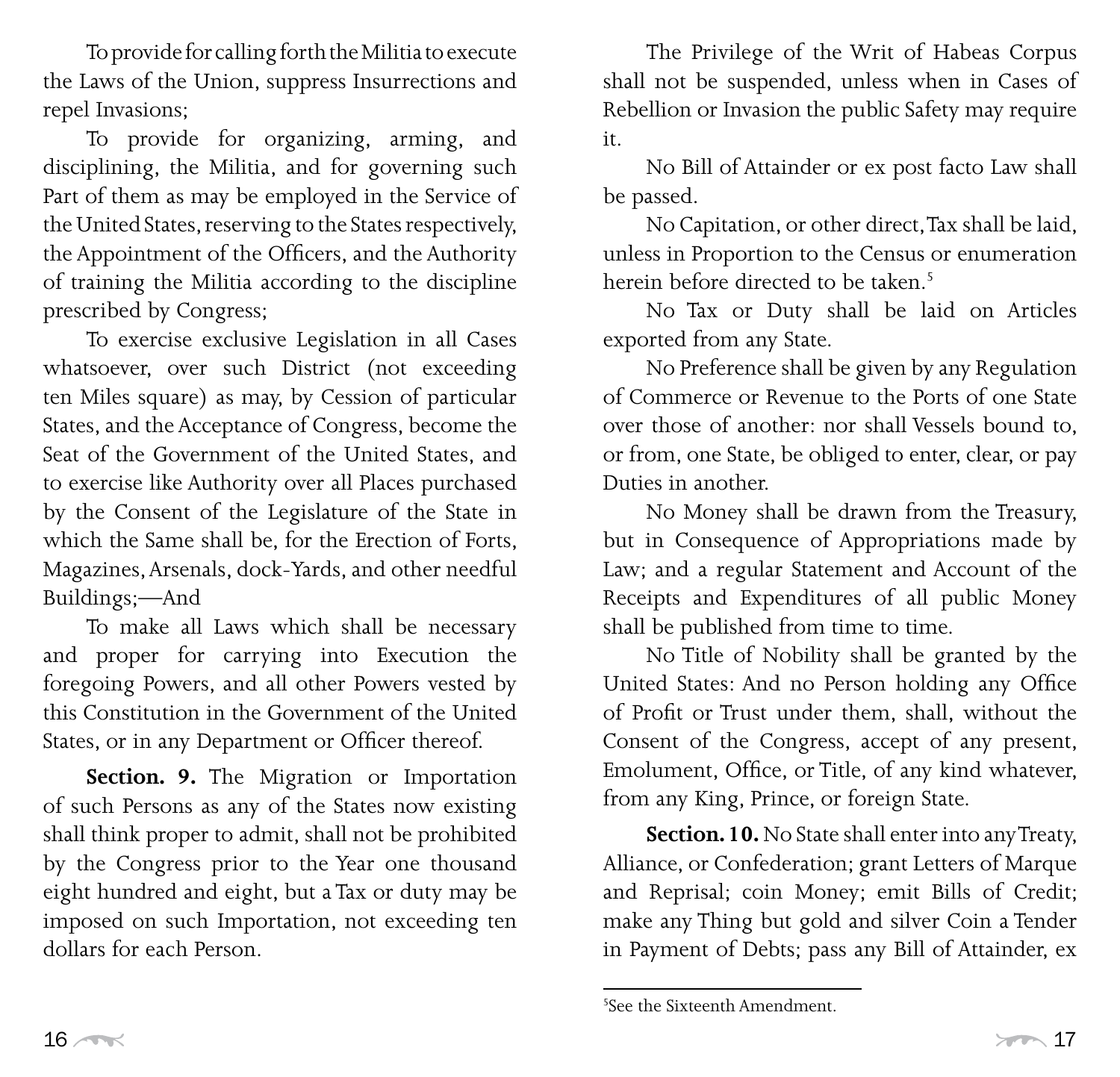post facto Law, or Law impairing the Obligation of Contracts, or grant any Title of Nobility.

No State shall, without the Consent of the Congress, lay any Imposts or Duties on Imports or Exports, except what may be absolutely necessary for executing it's inspection Laws: and the net Produce of all Duties and Imposts, laid by any State on Imports or Exports, shall be for the Use of the Treasury of the United States; and all such Laws shall be subject to the Revision and Controul of the Congress.

No State shall, without the Consent of Congress, lay any Duty of Tonnage, keep Troops, or Ships of War in time of Peace, enter into any Agreement or Compact with another State, or with a foreign Power, or engage in War, unless actually invaded, or in such imminent Danger as will not admit of delay.

## **Article. II.**

**Section. 1.** The executive Power shall be vested in a President of the United States of America. He shall hold his Office during the Term of four Years, and, together with the Vice President, chosen for the same Term, be elected, as follows:

Each State shall appoint, in such Manner as the Legislature thereof may direct, a Number of Electors, equal to the whole Number of Senators and Representatives to which the State may be entitled in the Congress: but no Senator or Representative, or Person holding an Office of Trust or Profit under the United States, shall be appointed an Elector.

[The Electors shall meet in their respective States, and vote by Ballot for two Persons, of whom one at least shall not be an Inhabitant of the same State with themselves. And they shall make a List of all the Persons voted for, and of the Number of Votes for each; which List they shall sign and certify, and transmit sealed to the Seat of the Government of the United States, directed to the President of the Senate. The President of the Senate shall, in the Presence of the Senate and House of Representatives, open all the Certificates, and the Votes shall then be counted. The Person having the greatest Number of Votes shall be the President, if such Number be a Majority of the whole Number of Electors appointed; and if there be more than one who have such Majority, and have an equal Number of Votes, then the House of Representatives shall immediately chuse by Ballot one of them for President; and if no Person have a Majority, then from the five highest on the List the said House shall in like Manner chuse the President. But in chusing the President, the Votes shall be taken by States, the Representation from each State having one Vote; A quorum for this Purpose shall consist of a Member or Members from two thirds of the States, and a Majority of all the States shall be necessary to a Choice. In every Case, after the Choice of the President, the Person having the greatest Number of Votes of the Electors shall be the Vice President. But if there should remain two or more who have equal Votes, the Senate shall chuse from them by Ballot the Vice President.<sup>16</sup>

The Congress may determine the Time of chusing the Electors, and the Day on which they

Changed by the Twelfth Amendment.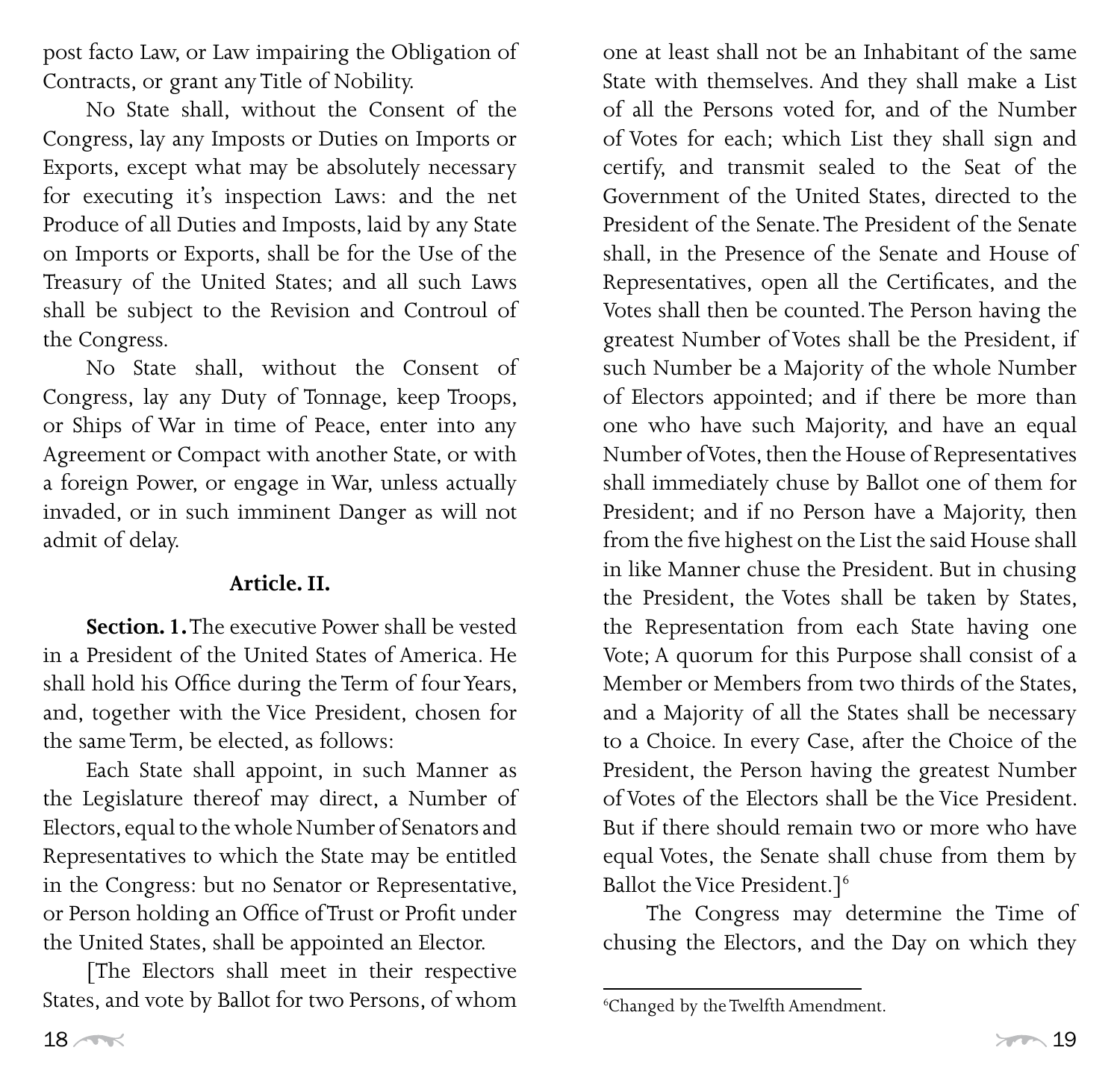shall give their Votes; which Day shall be the same throughout the United States.

No Person except a natural born Citizen, or a Citizen of the United States, at the time of the Adoption of this Constitution, shall be eligible to the Office of President; neither shall any Person be eligible to that Office who shall not have attained to the Age of thirty five Years, and been fourteen Years a Resident within the United States.

[In Case of the Removal of the President from Office, or of his Death, Resignation, or Inability to discharge the Powers and Duties of the said Office, the Same shall devolve on the Vice President, and the Congress may by Law provide for the Case of Removal, Death, Resignation or Inability, both of the President and Vice President, declaring what Officer shall then act as President, and such Officer shall act accordingly, until the Disability be removed, or a President shall be elected.]<sup>7</sup>

The President shall, at stated Times, receive for his Services, a Compensation, which shall neither be increased nor diminished during the Period for which he shall have been elected, and he shall not receive within that Period any other Emolument from the United States, or any of them.

Before he enter on the Execution of his Office, he shall take the following Oath or Affirmation:—"I do solemnly swear (or affirm) that I will faithfully execute the Office of President of the United States, and will to the best of my Ability, preserve, protect and defend the Constitution of the United States."

**Section. 2.** The President shall be Commander in Chief of the Army and Navy of the United States, and of the Militia of the several States, when called into the actual Service of the United States; he may require the Opinion, in writing, of the principal Officer in each of the executive Departments, upon any Subject relating to the Duties of their respective Offices, and he shall have Power to grant Reprieves and Pardons for Offences against the United States, except in Cases of Impeachment.

He shall have Power, by and with the Advice and Consent of the Senate, to make Treaties, provided two thirds of the Senators present concur; and he shall nominate, and by and with the Advice and Consent of the Senate, shall appoint Ambassadors, other public Ministers and Consuls, Judges of the supreme Court, and all other Officers of the United States, whose Appointments are not herein otherwise provided for, and which shall be established by Law: but the Congress may by Law vest the Appointment of such inferior Officers, as they think proper, in the President alone, in the Courts of Law, or in the Heads of Departments.

The President shall have Power to fill up all Vacancies that may happen during the Recess of the Senate, by granting Commissions which shall expire at the End of their next Session.

**Section. 3.** He shall from time to time give to the Congress Information of the State of the Union, and recommend to their Consideration such Measures as he shall judge necessary and expedient; he may, on extraordinary Occasions, convene both Houses, or either of them, and in

Changed by the Twenty-Fifth Amendment.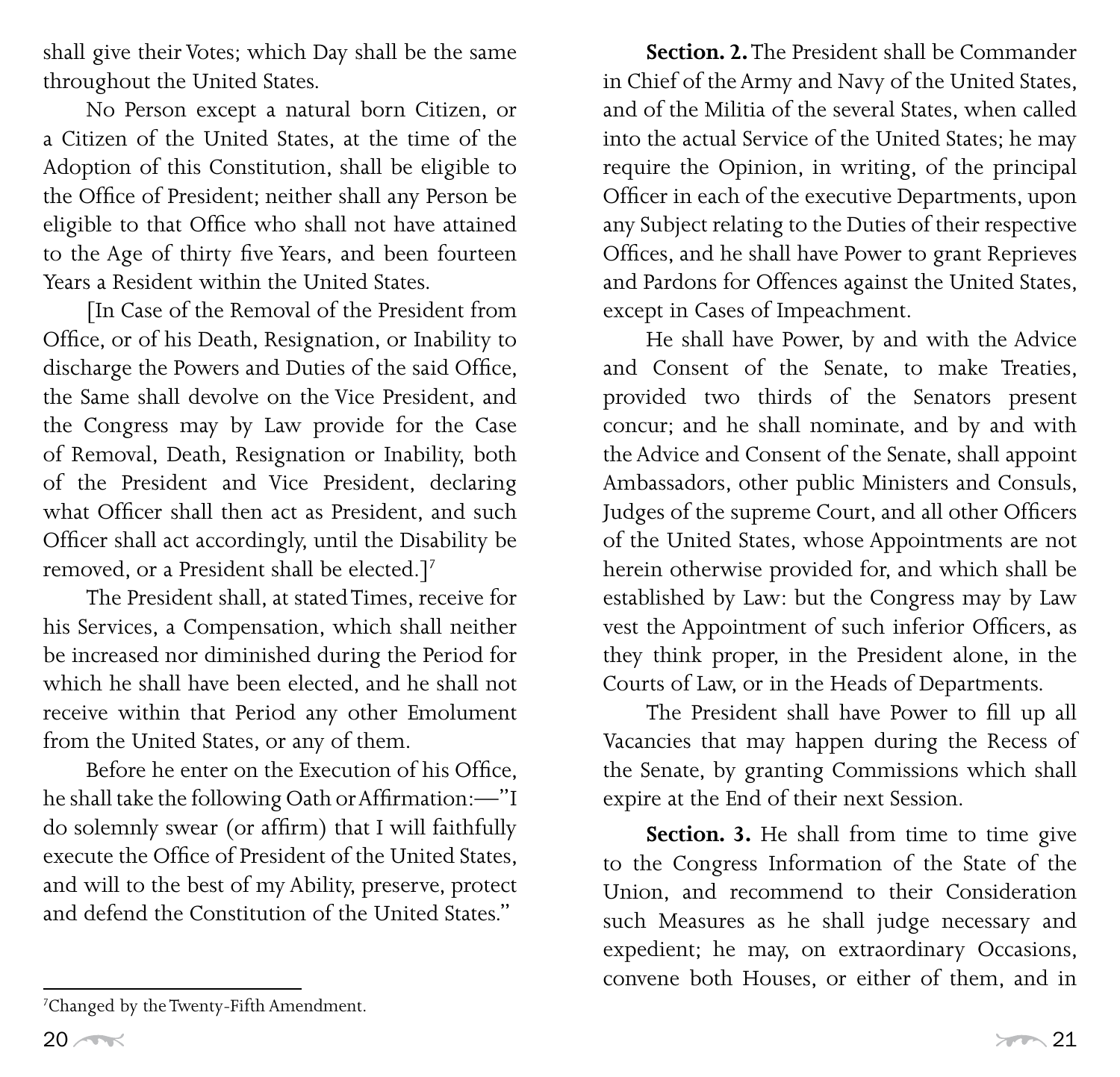Case of Disagreement between them, with Respect to the Time of Adjournment, he may adjourn them to such Time as he shall think proper; he shall receive Ambassadors and other public Ministers; he shall take Care that the Laws be faithfully executed, and shall Commission all the Officers of the United States.

**Section. 4.**The President, Vice President and all civil Officers of the United States, shall be removed from Office on Impeachment for, and Conviction of, Treason, Bribery, or other high Crimes and Misdemeanors.

#### **Article III.**

**Section. 1.** The judicial Power of the United States, shall be vested in one supreme Court, and in such inferior Courts as the Congress may from time to time ordain and establish. The Judges, both of the supreme and inferior Courts, shall hold their Offices during good Behaviour, and shall, at stated Times, receive for their Services, a Compensation, which shall not be diminished during their Continuance in Office.

**Section. 2.** The judicial Power shall extend to all Cases, in Law and Equity, arising under this Constitution, the Laws of the United States, and Treaties made, or which shall be made, under their Authority;—to all Cases affecting Ambassadors, other public Ministers and Consuls;—to all Cases of admiralty and maritime Jurisdiction;—to Controversies to which the United States shall be a Party;—to Controversies between two or more States;—[between a State and Citizens of another

State;—] between Citizens of different States; between Citizens of the same State claiming Lands under Grants of different States, [and between a State, or the Citizens thereof, and foreign States, Citizens or Subjects.]

In all Cases affecting Ambassadors, other public Ministers and Consuls, and those in which a State shall be Party, the supreme Court shall have original Jurisdiction. In all the other Cases before mentioned, the supreme Court shall have appellate Jurisdiction, both as to Law and Fact, with such Exceptions, and under such Regulations as the Congress shall make.

The Trial of all Crimes, except in Cases of Impeachment, shall be by Jury; and such Trial shall be held in the State where the said Crimes shall have been committed; but when not committed within any State, the Trial shall be at such Place or Places as the Congress may by Law have directed.

**Section. 3.** Treason against the United States, shall consist only in levying War against them, or in adhering to their Enemies, giving them Aid and Comfort. No Person shall be convicted of Treason unless on the Testimony of two Witnesses to the same overt Act, or on Confession in open Court.

The Congress shall have Power to declare the Punishment of Treason, but no Attainder of Treason shall work Corruption of Blood, or Forfeiture except during the Life of the Person attainted.

Changed by the Eleventh Amendment.

<sup>&</sup>lt;sup>9</sup>Changed by the Eleventh Amendment.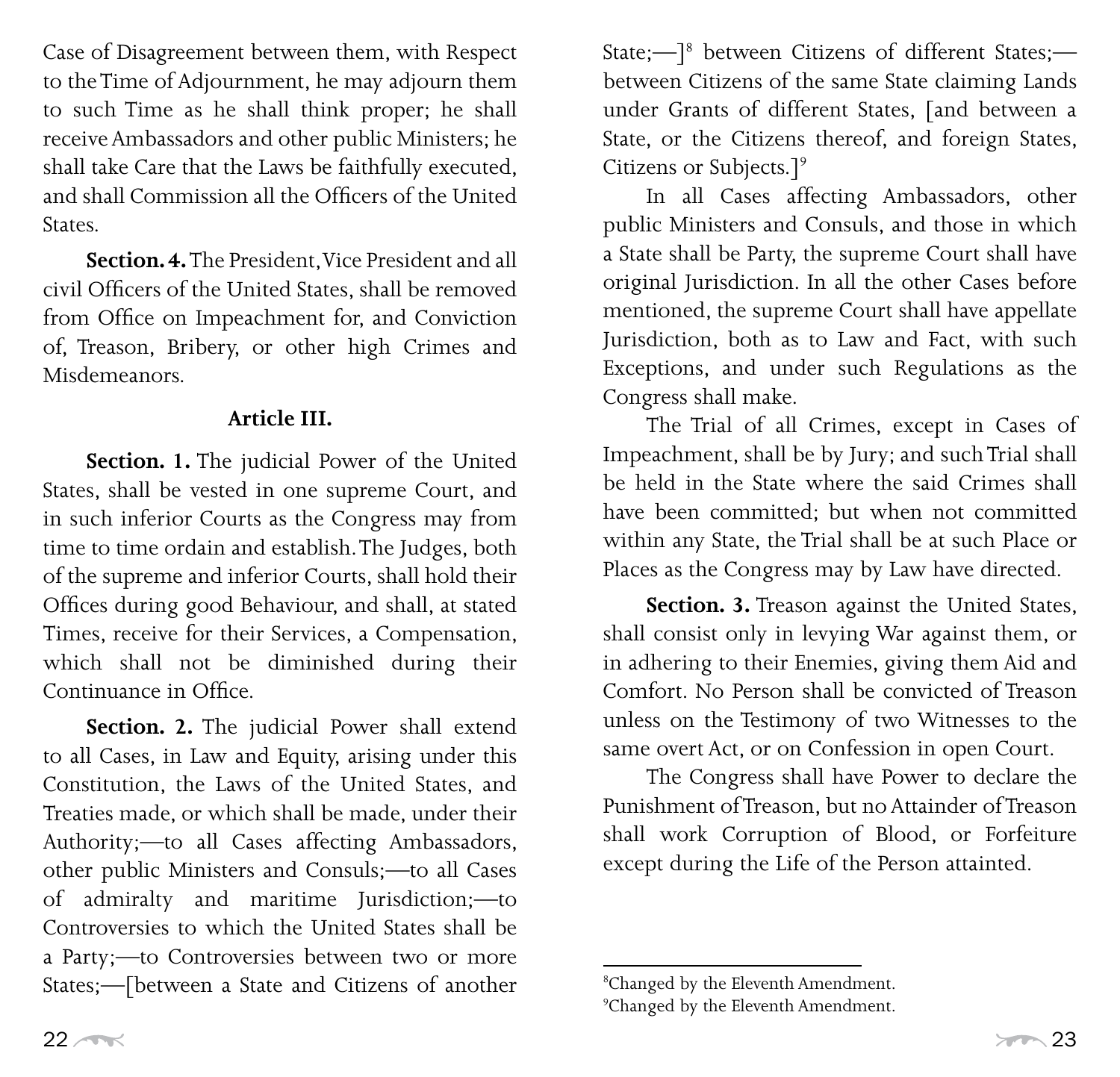## **Article. IV.**

**Section. 1.** Full Faith and Credit shall be given in each State to the public Acts, Records, and judicial Proceedings of every other State; And the Congress may by general Laws prescribe the Manner in which such Acts, Records and Proceedings shall be proved, and the Effect thereof.

**Section. 2.** The Citizens of each State shall be entitled to all Privileges and Immunities of Citizens in the several States.

A Person charged in any State with Treason, Felony, or other Crime, who shall flee from Justice, and be found in another State, shall on Demand of the executive Authority of the State from which he fled, be delivered up, to be removed to the State having Jurisdiction of the Crime.

[No Person held to Service or Labour in one State, under the Laws thereof, escaping into another, shall, in Consequence of any Law or Regulation therein, be discharged from such Service or Labour, but shall be delivered up on Claim of the Party to whom such Service or Labour may be due.]<sup>10</sup>

**Section. 3.** New States may be admitted by the Congress into this Union; but no new State shall be formed or erected within the Jurisdiction of any other State; nor any State be formed by the Junction of two or more States, or Parts of States, without the Consent of the Legislatures of the States concerned as well as of the Congress.

The Congress shall have Power to dispose of and make all needful Rules and Regulations respecting

the Territory or other Property belonging to the United States; and nothing in this Constitution shall be so construed as to Prejudice any Claims of the United States, or of any particular State.

**Section. 4.** The United States shall guarantee to every State in this Union a Republican Form of Government, and shall protect each of them against Invasion; and on Application of the Legislature, or of the Executive (when the Legislature cannot be convened) against domestic Violence.

## **Article. V.**

The Congress, whenever two thirds of both Houses shall deem it necessary, shall propose Amendments to this Constitution, or, on the Application of the Legislatures of two thirds of the several States, shall call a Convention for proposing Amendments, which, in either Case, shall be valid to all Intents and Purposes, as Part of this Constitution, when ratified by the Legislatures of three fourths of the several States, or by Conventions in three fourths thereof, as the one or the other Mode of Ratification may be proposed by the Congress; Provided that no Amendment which may be made prior to the Year One thousand eight hundred and eight shall in any Manner affect the first and fourth Clauses in the Ninth Section of the first Article; and that no State, without its Consent, shall be deprived of it's equal Suffrage in the Senate.

## **Article. VI.**

All Debts contracted and Engagements entered into, before the Adoption of this Constitution, shall

<sup>10</sup>Changed by the Thirteenth Amendment.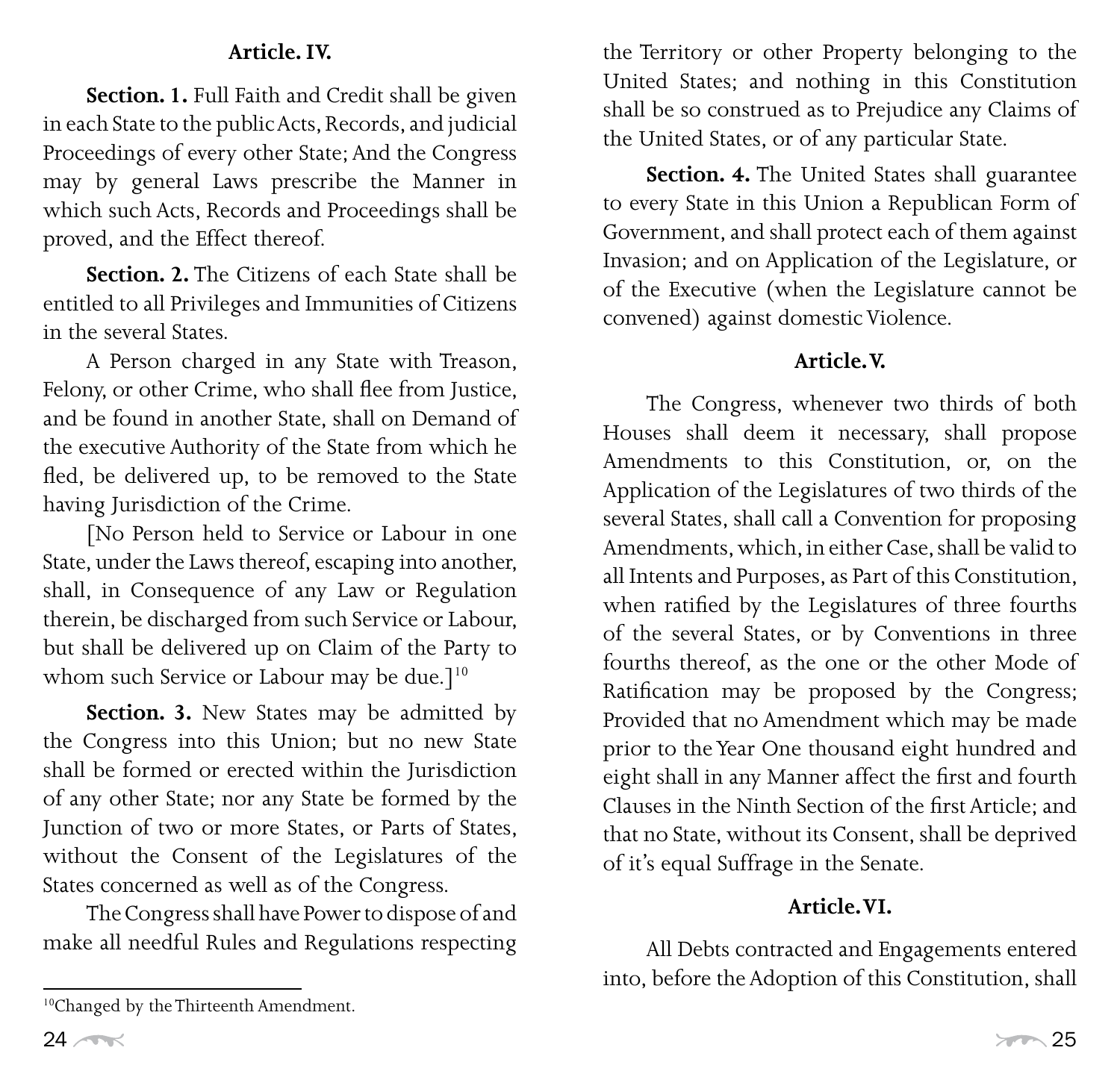be as valid against the United States under this Constitution, as under the Confederation.

This Constitution, and the Laws of the United States which shall be made in Pursuance thereof; and all Treaties made, or which shall be made, under the Authority of the United States, shall be the supreme Law of the Land; and the Judges in every State shall be bound thereby, any Thing in the Constitution or Laws of any State to the Contrary notwithstanding.

The Senators and Representatives before mentioned, and the Members of the several State Legislatures, and all executive and judicial Officers, both of the United States and of the several States, shall be bound by Oath or Affirmation, to support this Constitution; but no religious Test shall ever be required as a Qualification to any Office or public Trust under the United States.

#### **Article. VII.**

The Ratification of the Conventions of nine States, shall be sufficient for the Establishment of this Constitution between the States so ratifying the Same.

done in Convention by the Unanimous Consent of the States present the Seventeenth Day of September in the Year of our Lord one thousand seven hundred and Eighty seven and of the Independence of the United States of America the Twelfth In Witness whereof We have hereunto subscribed our Names,

> G<sup>o</sup>. Washington—Presid! and deputy from Virginia

## **Signers of the Constitution of the United States of America**

*New Hampshire* John Langdon Nicholas Gilman

*Massachusetts* Nathaniel Gorham Rufus King

*Connecticut* Wm. Saml. Johnson Roger Sherman

*New York* Alexander Hamilton

*New Jersey* Wil: Livingston David Brearley Wm. Paterson Jona: Dayton

#### *Pennsylvania*

B Franklin Thomas Mifflin Robt Morris Geo. Clymer Thos. FitzSimons Jared Ingersoll James Wilson Gouv Morris

#### *Delaware*

Geo: Read Gunning Bedford jun John Dickinson Richard Bassett Jaco: Broom

*Maryland* James McHenry Dan of St Thos. Jenifer Danl Carroll

#### *Virginia*

John Blair— James Madison Jr.

*North Carolina*

Wm. Blount Richd. Dobbs Spaight Hu Williamson

#### *South Carolina*

J. Rutledge Charles Cotesworth Pinckney Charles Pinckney Pierce Butler

#### *Georgia*

William Few Abr Baldwin

Attest William Jackson Secretary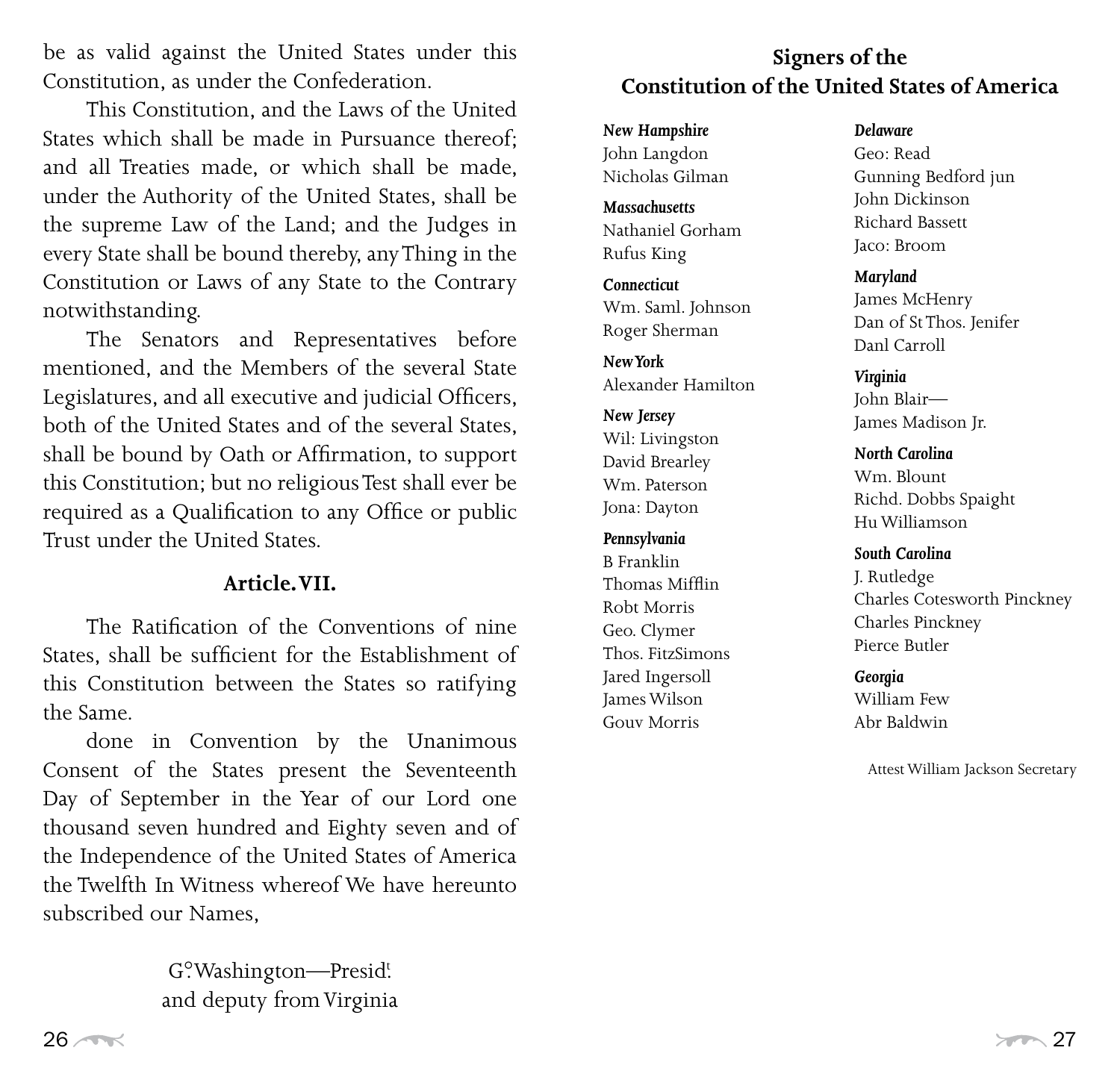## **In Convention Monday September 17th 1787.**

## **Present The States of**

New Hampshire, Massachusetts, Connecticut, Mr. Hamilton from New York, New Jersey, Pennsylvania, Delaware, Maryland, Virginia, North Carolina, South Carolina and Georgia.

## Resolved,

That the preceeding Constitution be laid before the United States in Congress assembled, and that it is the Opinion of this Convention, that it should afterwards be submitted to a Convention of Delegates, chosen in each State by the People thereof, under the Recommendation of its Legislature, for their Assent and Ratification; and that each Convention assenting to, and ratifying the Same, should give Notice thereof to the United States in Congress assembled. Resolved, That it is the Opinion of this Convention, that as soon as the Conventions of nine States shall have ratified this Constitution, the United States in Congress assembled should fix a Day on which Electors should be appointed by the States which shall have ratified the same, and a Day on which the Electors should assemble to vote for the President, and the Time and Place for commencing Proceedings under this Constitution.

That after such Publication the Electors should be appointed, and the Senators and Representatives elected: That the Electors should meet on the Day fixed for the Election of the President, and should transmit their Votes certified, signed, sealed and directed, as the Constitution requires, to the Secretary of the United States in Congress assembled, that the Senators and Representatives should convene at the Time and Place assigned; that the Senators should appoint a President of the Senate, for the sole Purpose of receiving, opening and counting the Votes for President; and, that after he shall be chosen, the Congress, together with the President, should, without Delay, proceed to execute this Constitution.

By the unanimous Order of the Convention

G°. WASHINGTON—Presid!

W. JACKSON Secretary.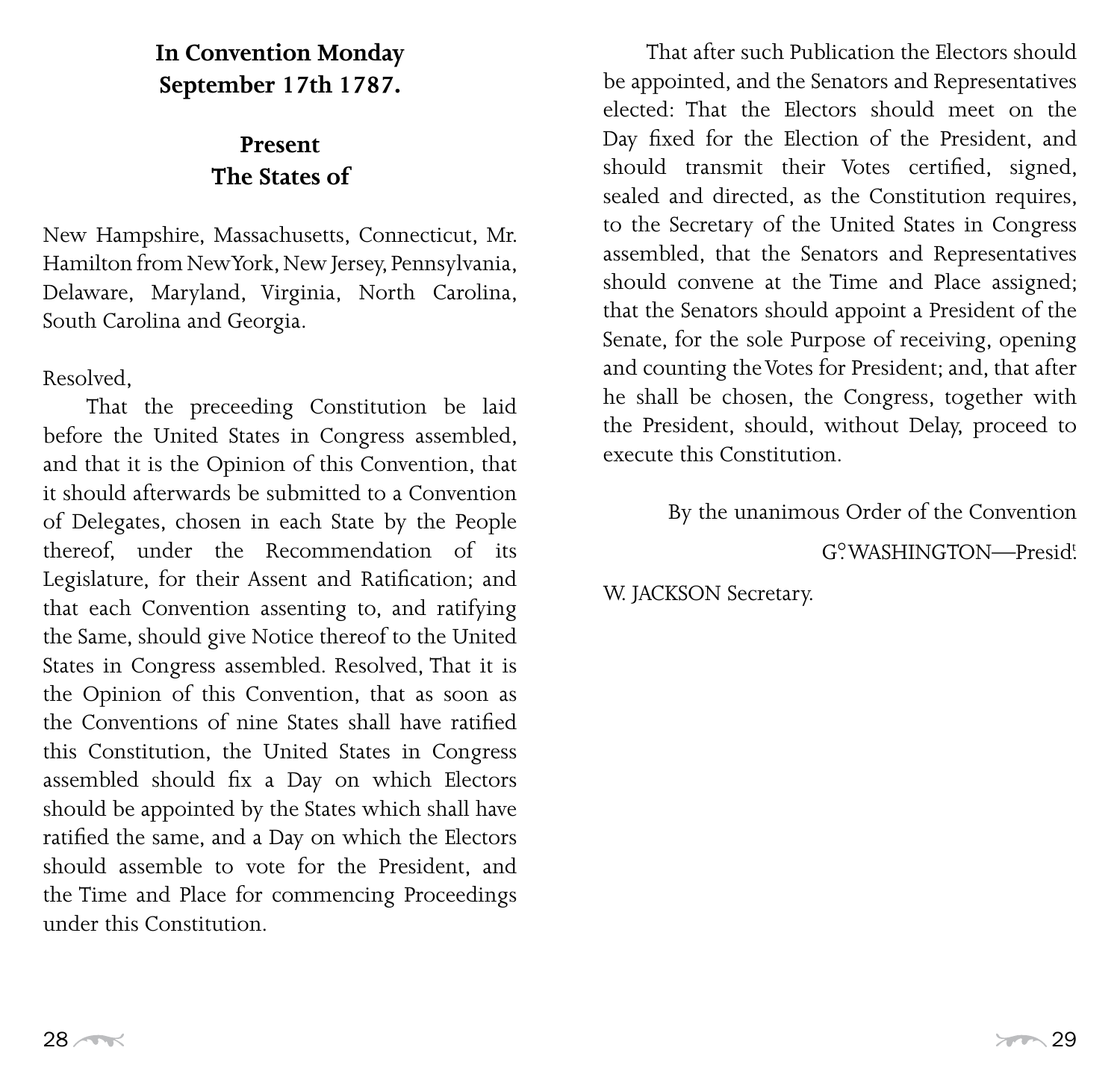## **CONGRESS OF THE UNITED STATES<sup>11</sup>**

begun and held at the City of New-York, on Wednesday the fourth of March, one thousand seven hundred and eighty nine

THE Conventions of a number of the States, having at the time of their adopting the Constitution, expressed a desire, in order to prevent misconstruction or abuse of its powers, that further declaratory and restrictive clauses should be added: And as extending the ground of public confidence in the Government, will best ensure the beneficent ends of its institution:

RESOLVED by the Senate and House of Representatives of the United States of America, in Congress assembled, two thirds of both Houses concurring, that the following Articles be proposed to the Legislatures of the several States, as Amendments to the Constitution of the United States, all or any of which Articles, when ratified by three fourths of the said Legislatures, to be valid to all intents and purposes, as part of the said Constitution; viz.<sup>t</sup>.

ARTICLES in addition to, and Amendment of the Constitution of the United States of America, proposed by Congress, and ratified by the

Legislatures of the several States, pursuant to the fifth Article of the original Constitution....

> FREDERICK AUGUSTUS MUHLENBERG Speaker of the House of Representatives. JOHN ADAMS, Vice-President of the United States, and President of the Senate.

#### ATTEST,

 JOHN BECKLEY, Clerk of the House of Representatives. SAM. A. OTIS, Secretary of the Senate.

<sup>11</sup>On September 25, 1789, Congress transmitted to the state legislatures twelve proposed amendments, two of which, having to do with Congressional representation and Congressional pay, were not adopted. The remaining ten amendments became the Bill of Rights. The amendment concerning Congressional pay was ratified on May 7, 1992, becoming the Twenty-Seventh Amendment to the Constitution.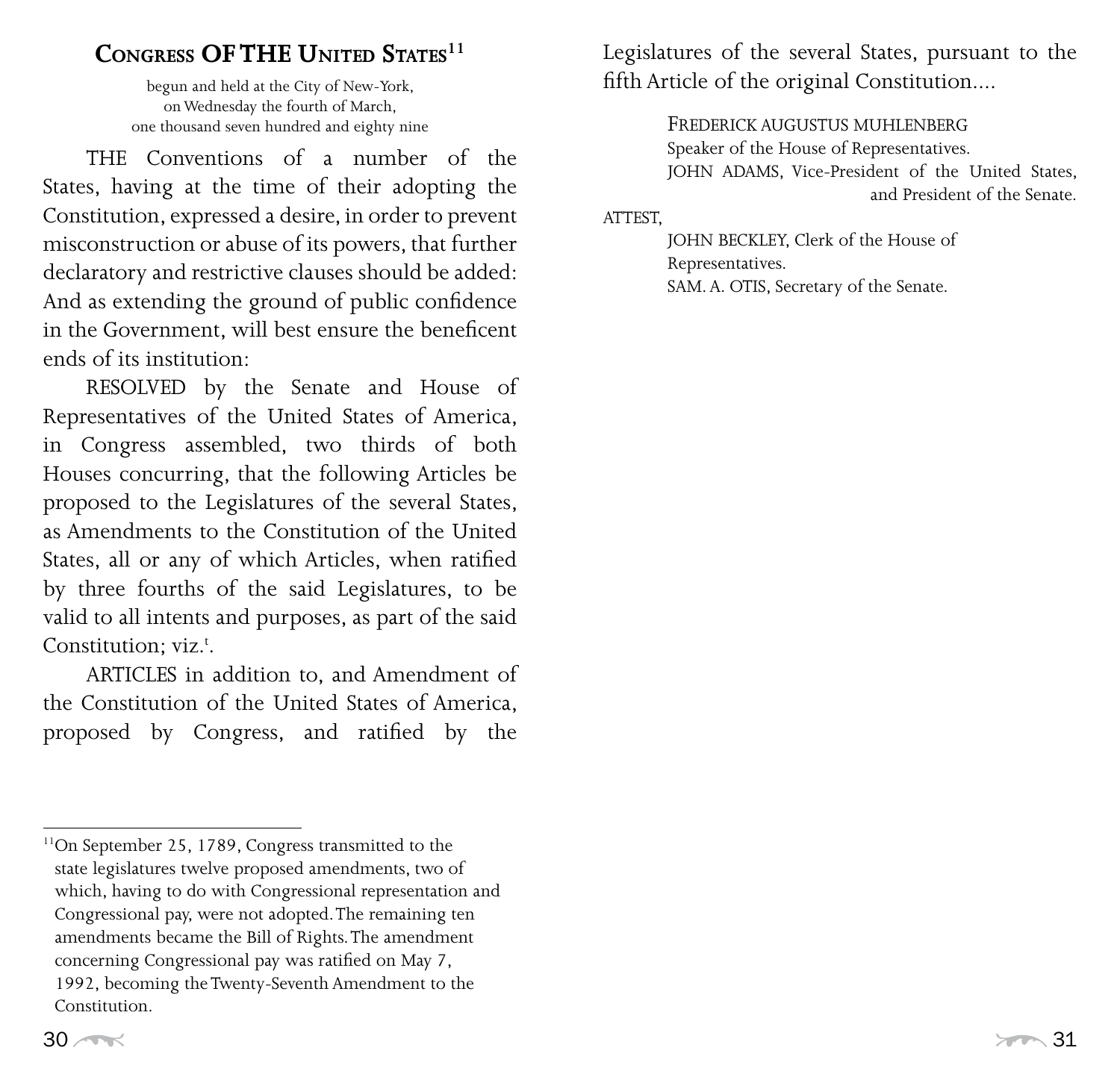## $AMENDMENTS<sup>12</sup>$ **to the Constituti o n of the UNITED STATES OF AMERICA**

#### **Amendment I.**

Congress shall make no law respecting an establishment of religion, or prohibiting the free exercise thereof; or abridging the freedom of speech, or of the press; or the right of the people peaceably to assemble, and to petition the Government for a redress of grievances.

#### **Amendment II.**

A well regulated Militia, being necessary to the security of a free State, the right of the people to keep and bear Arms, shall not be infringed.

## **Amendment III.**

No Soldier shall, in time of peace be quartered in any house, without the consent of the Owner, nor in time of war, but in a manner to be prescribed by law.

## **Amendment IV.**

The right of the people to be secure in their persons, houses, papers, and effects, against unreasonable searches and seizures, shall not be violated, and no Warrants shall issue, but upon probable cause, supported by Oath or affirmation, and particularly describing the place to be searched, and the persons or things to be seized.

<sup>&</sup>lt;sup>12</sup>The first ten Amendments (the Bill of Rights) were ratified effective December 1 5, 17 91.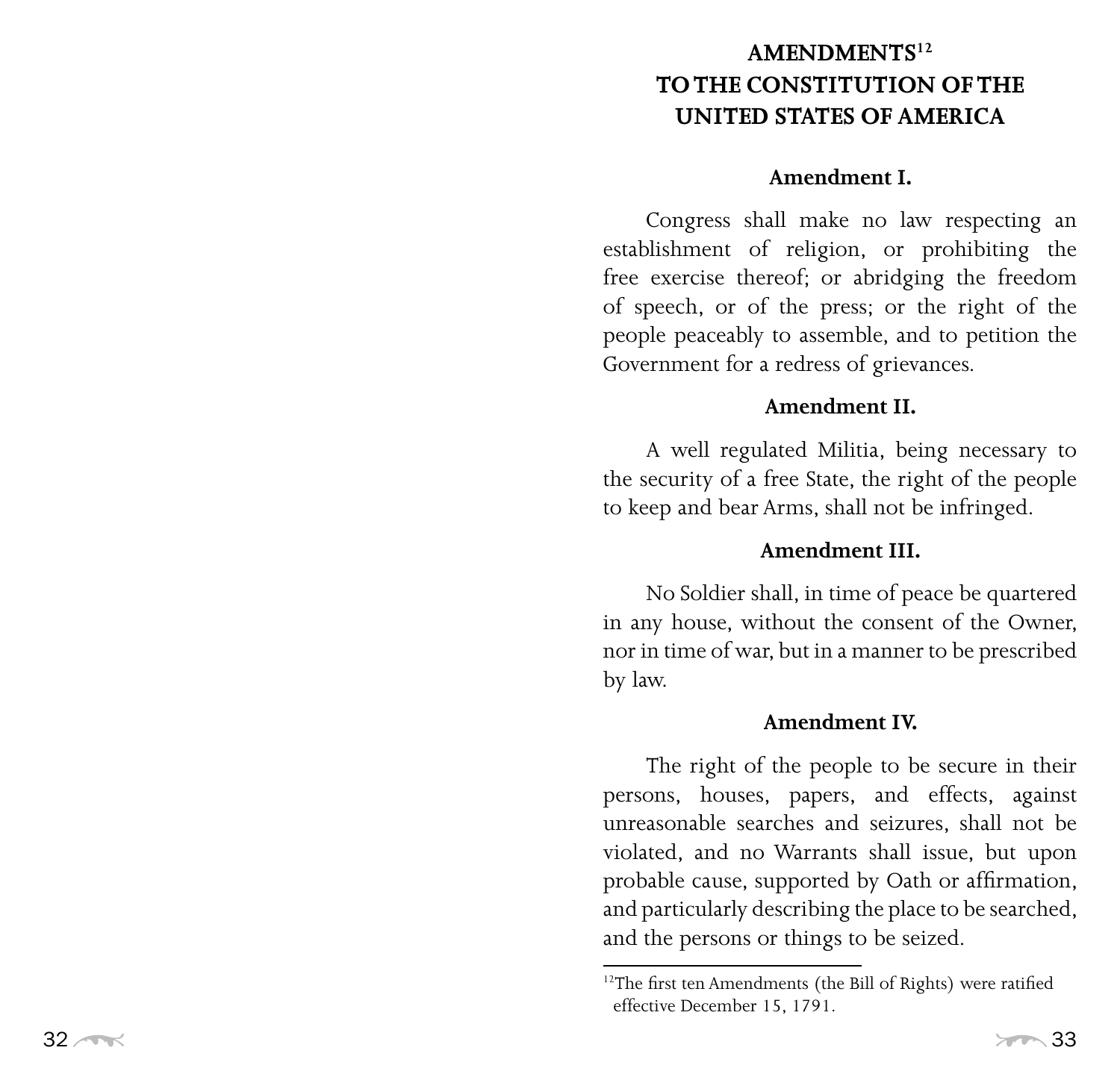## **Amendment V.**

No person shall be held to answer for a capital, or otherwise infamous crime, unless on a presentment or indictment of a Grand Jury, except in cases arising in the land or naval forces, or in the Militia, when in actual service in time of War or public danger; nor shall any person be subject for the same offence to be twice put in jeopardy of life or limb; nor shall be compelled in any criminal case to be a witness against himself, nor be deprived of life, liberty, or property, without due process of law; nor shall private property be taken for public use, without just compensation.

#### **Amendment VI.**

In all criminal prosecutions, the accused shall enjoy the right to a speedy and public trial, by an impartial jury of the State and district wherein the crime shall have been committed; which district shall have been previously ascertained by law, and to be informed of the nature and cause of the accusation; to be confronted with the witnesses against him; to have compulsory process for obtaining witnesses in his favor, and to have the assistance of counsel for his defence.

#### **Amendment VII.**

In Suits at common law, where the value in controversy shall exceed twenty dollars, the right of trial by jury shall be preserved, and no fact tried by a jury, shall be otherwise re-examined in any Court of the United States, than according to the rules of the common law.

## **Amendment VIII.**

Excessive bail shall not be required, nor excessive fines imposed, nor cruel and unusual punishments inflicted.

#### **Amendment IX.**

The enumeration in the Constitution of certain rights shall not be construed to deny or disparage others retained by the people.

### **Amendment X.**

The powers not delegated to the United States by the Constitution, nor prohibited by it to the States, are reserved to the States respectively, or to the people.

#### **Amendment XI.13**

The Judicial power of the United States shall not be construed to extend to any suit in law or equity, commenced or prosecuted against one of the United States by Citizens of another State, or by Citizens or Subjects of any Foreign State.

#### **Amendment XII.14**

The Electors shall meet in their respective states, and vote by ballot for President and Vice-President, one of whom, at least, shall not be an inhabitant of the same state with themselves; they shall name in their ballots the person voted for as President, and in distinct ballots the person voted for as Vice-President, and they shall make distinct

<sup>13</sup> The Eleventh Amendment was ratified February 7, 1795.

<sup>&</sup>lt;sup>14</sup>The Twelfth Amendment was ratified June 15, 1804.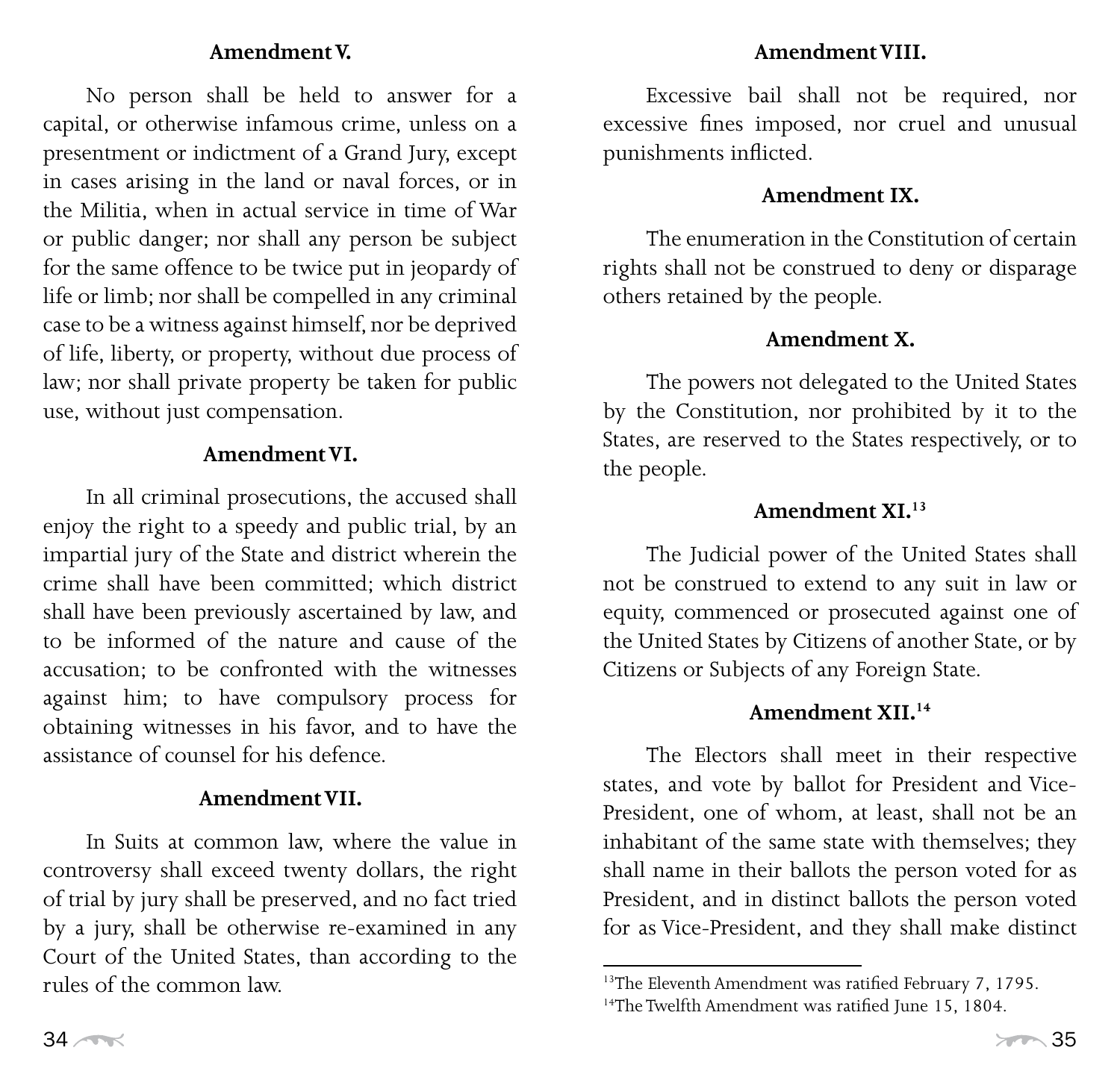lists of all persons voted for as President, and of all persons voted for as Vice-President, and of the number of votes for each, which lists they shall sign and certify, and transmit sealed to the seat of the government of the United States, directed to the President of the Senate;—The President of the Senate shall, in the presence of the Senate and House of Representatives, open all the certificates and the votes shall then be counted;—The person having the greatest number of votes for President, shall be the President, if such number be a majority of the whole number of Electors appointed; and if no person have such majority, then from the persons having the highest numbers not exceeding three on the list of those voted for as President, the House of Representatives shall choose immediately, by ballot, the President. But in choosing the President, the votes shall be taken by states, the representation from each state having one vote; a quorum for this purpose shall consist of a member or members from two-thirds of the states, and a majority of all the states shall be necessary to a choice. [And if the House of Representatives shall not choose a President whenever the right of choice shall devolve upon them, before the fourth day of March next following, then the Vice-President shall act as President, as in the case of the death or other constitutional disability of the President $-$ ]<sup>15</sup> The person having the greatest number of votes as Vice-President, shall be the Vice-President, if such number be a majority of the whole number of Electors appointed, and if no person have a majority,

then from the two highest numbers on the list, the Senate shall choose the Vice-President; a quorum for the purpose shall consist of two-thirds of the whole number of Senators, and a majority of the whole number shall be necessary to a choice. But no person constitutionally ineligible to the office of President shall be eligible to that of Vice-President of the United States.

### **Amendment XIII.16**

**Section 1.** Neither slavery nor involuntary servitude, except as a punishment for crime whereof the party shall have been duly convicted, shall exist within the United States, or any place subject to their jurisdiction.

**Section 2.** Congress shall have power to enforce this article by appropriate legislation.

## **Amendment XIV.17**

**Section 1.** All persons born or naturalized in the United States and subject to the jurisdiction thereof, are citizens of the United States and of the State wherein they reside. No State shall make or enforce any law which shall abridge the privileges or immunities of citizens of the United States; nor shall any State deprive any person of life, liberty, or property, without due process of law; nor deny to any person within its jurisdiction the equal protection of the laws.

**Section 2.** Representatives shall be apportioned among the several States according to their

<sup>15</sup> Superseded by section 3 of the Twentieth Amendment.

<sup>&</sup>lt;sup>16</sup>The Thirteenth Amendment was ratified December 6, 1865.

<sup>&</sup>lt;sup>17</sup>The Fourteenth Amendment was ratified July 9, 1868.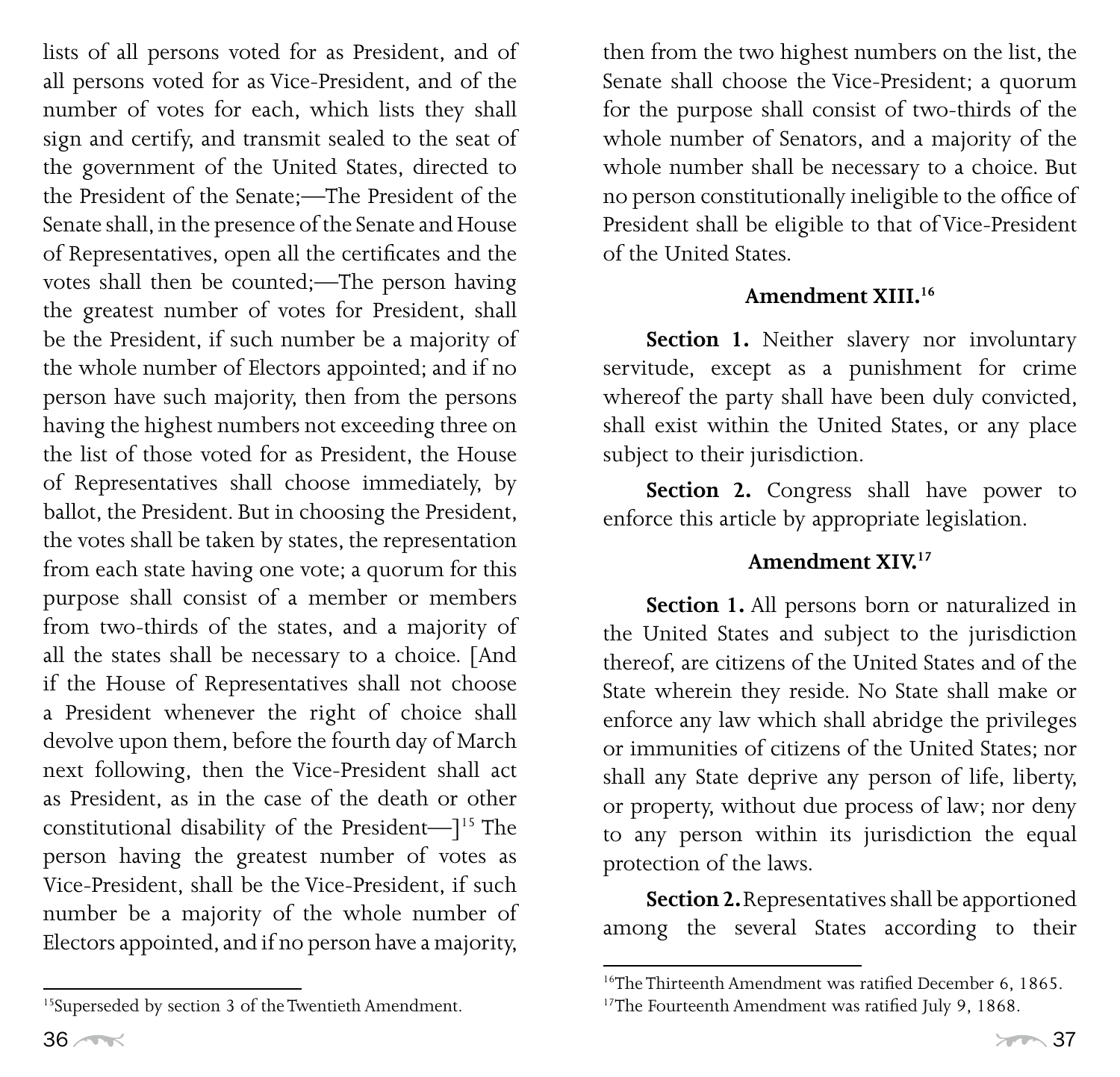respective numbers, counting the whole number of persons in each State, excluding Indians not taxed. But when the right to vote at any election for the choice of electors for President and Vice President of the United States, Representatives in Congress, the Executive and Judicial officers of a State, or the members of the Legislature thereof, is denied to any of the male inhabitants of such State, being twenty-one years of age, and citizens of the United States, or in any way abridged, except for participation in rebellion, or other crime, the basis of representation therein shall be reduced in the proportion which the number of such male citizens shall bear to the whole number of male citizens twenty-one years of age in such State.

**Section 3.** No person shall be a Senator or Representative in Congress, or elector of President and Vice President, or hold any office, civil or military, under the United States, or under any State, who, having previously taken an oath, as a member of Congress, or as an officer of the United States, or as a member of any State legislature, or as an executive or judicial officer of any State, to support the Constitution of the United States, shall have engaged in insurrection or rebellion against the same, or given aid or comfort to the enemies thereof. But Congress may by a vote of two-thirds of each House, remove such disability.

**Section 4.** The validity of the public debt of the United States, authorized by law, including debts incurred for payment of pensions and bounties for services in suppressing insurrection or rebellion, shall not be questioned. But neither the United States nor any State shall assume or pay any debt or obligation incurred in aid of insurrection or rebellion against the United States, or any claim for the loss or emancipation of any slave; but all such debts, obligations and claims shall be held illegal and void.

**Section 5.** The Congress shall have power to enforce, by appropriate legislation, the provisions of this article.

#### **Amendment XV.18**

**Section 1.** The right of citizens of the United States to vote shall not be denied or abridged by the United States or by any State on account of race, color, or previous condition of servitude.

**Section 2.** The Congress shall have power to enforce this article by appropriate legislation.

#### **Amendment XVI.19**

The Congress shall have power to lay and collect taxes on incomes, from whatever source derived, without apportionment among the several States, and without regard to any census or enumeration.

#### **Amendment XVII.20**

The Senate of the United States shall be composed of two Senators from each State, elected by the people thereof, for six years; and each Senator shall have one vote. The electors in each State shall

<sup>18</sup> The Fifteenth Amendment was ratified February 3, 1870.

<sup>19</sup> The Sixteenth Amendment was ratified February 3, 1913.

<sup>20</sup>The Seventeenth Amendment was ratified April 8, 1913.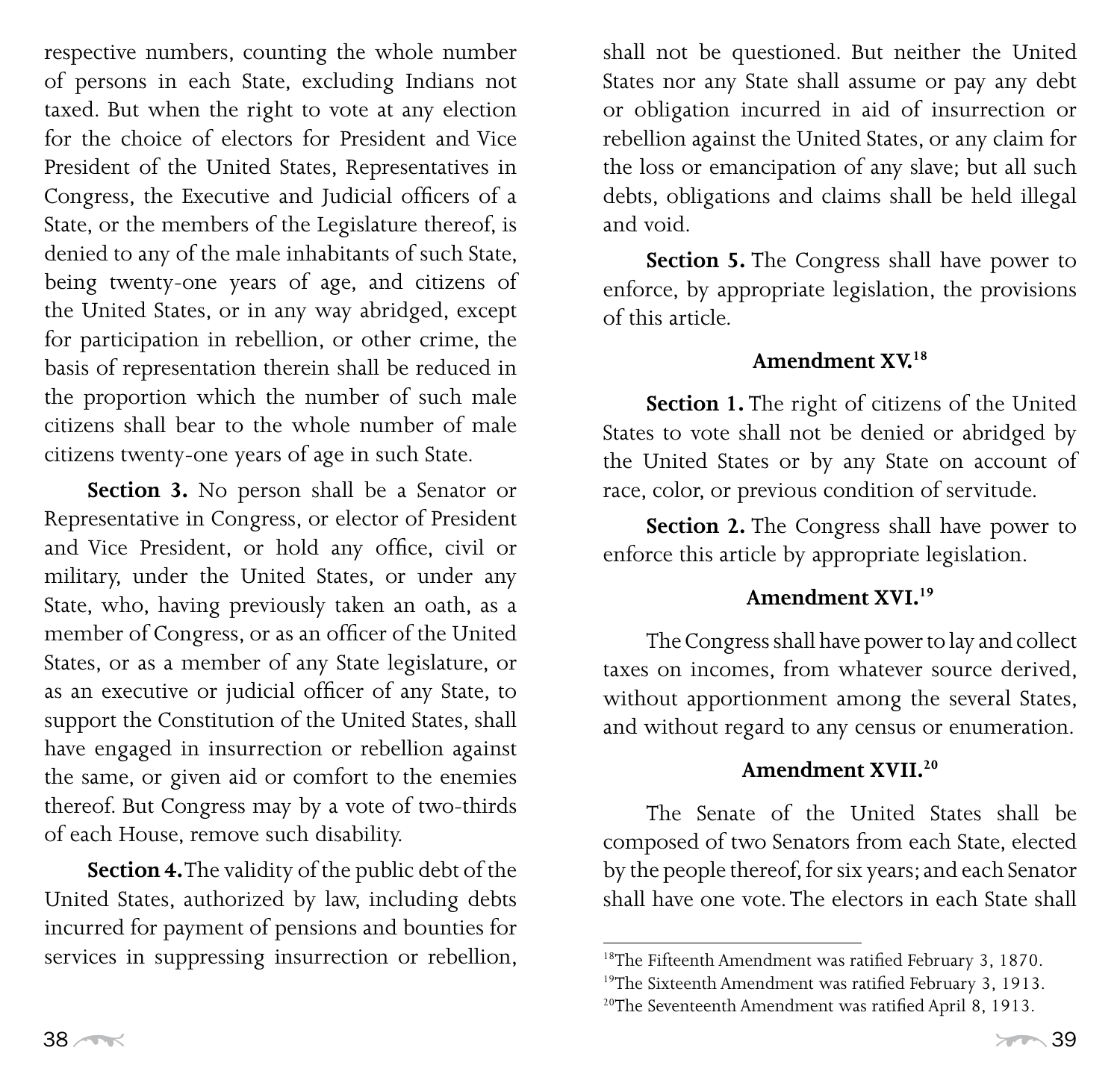have the qualifications requisite for electors of the most numerous branch of the State legislatures.

When vacancies happen in the representation of any State in the Senate, the executive authority of such State shall issue writs of election to fill such vacancies: *Provided,* That the legislature of any State may empower the executive thereof to make temporary appointments until the people fill the vacancies by election as the legislature may direct.

This amendment shall not be so construed as to affect the election or term of any Senator chosen before it becomes valid as part of the Constitution.

### **Amendment XVIII.21**

**[Section 1.** After one year from the ratification of this article the manufacture, sale, or transportation of intoxicating liquors within, the importation thereof into, or the exportation thereof from the United States and all territory subject to the jurisdiction thereof for beverage purposes is hereby prohibited.

**Section 2.** The Congress and the several States shall have concurrent power to enforce this article by appropriate legislation.

**Section 3.** This article shall be inoperative unless it shall have been ratified as an amendment to the Constitution by the legislatures of the several States, as provided in the Constitution, within seven years from the date of the submission hereof to the States by the Congress.]

The right of citizens of the United States to vote shall not be denied or abridged by the United States or by any State on account of sex.

Congress shall have power to enforce this article by appropriate legislation.

## **Amendment XX.23**

**Section 1.** The terms of the President and the Vice President shall end at noon on the 20th day of January, and the terms of Senators and Representatives at noon on the 3d day of January, of the years in which such terms would have ended if this article had not been ratified; and the terms of their successors shall then begin.

**Section 2.** The Congress shall assemble at least once in every year, and such meeting shall begin at noon on the 3d day of January, unless they shall by law appoint a different day.

**Section 3.** If, at the time fixed for the beginning of the term of the President, the President elect shall have died, the Vice President elect shall become President. If a President shall not have been chosen before the time fixed for the beginning of his term, or if the President elect shall have failed to qualify, then the Vice President elect shall act as President until a President shall have qualified; and the Congress may by law provide for the case wherein neither a President elect nor a Vice President elect shall have qualified, declaring who shall then act

<sup>&</sup>lt;sup>21</sup>The Eighteenth Amendment was ratified January 16, 1919. It was repealed by the Twenty-First Amendment, December 5, 1933.

<sup>&</sup>lt;sup>22</sup>The Nineteenth Amendment was ratified August 18, 1920.

<sup>&</sup>lt;sup>23</sup>The Twentieth Amendment was ratified January 23, 1933.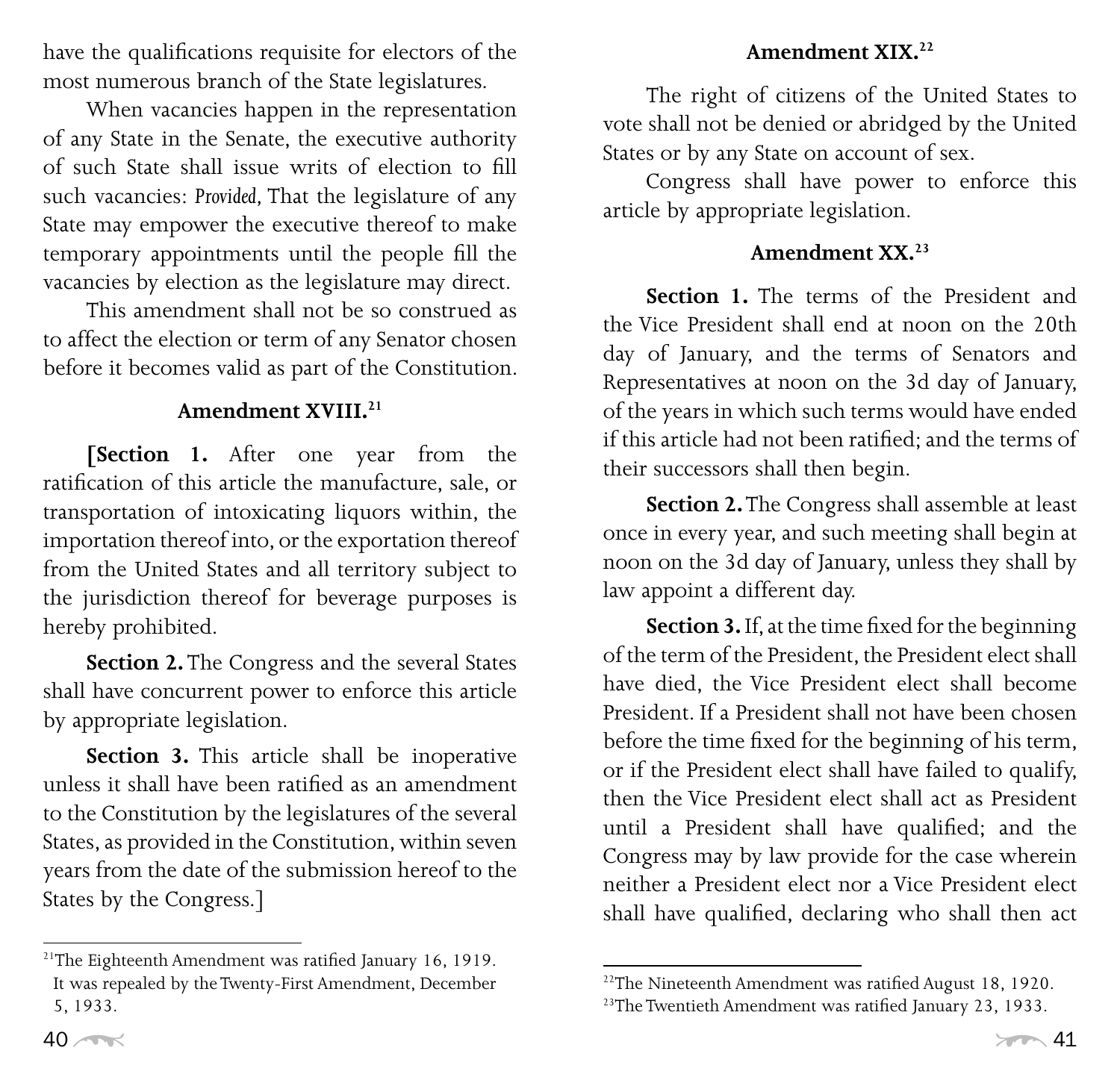as President, or the manner in which one who is to act shall be selected, and such person shall act accordingly until a President or Vice President shall have qualified.

**Section 4.** The Congress may by law provide for the case of the death of any of the persons from whom the House of Representatives may choose a President whenever the right of choice shall have devolved upon them, and for the case of the death of any of the persons from whom the Senate may choose a Vice President whenever the right of choice shall have devolved upon them.

**Section 5.** Sections 1 and 2 shall take effect on the 15th day of October following the ratification of this article.

**Section 6.** This article shall be inoperative unless it shall have been ratified as an amendment to the Constitution by the legislatures of threefourths of the several States within seven years from the date of its submission.

#### **Amendment XXI.24**

**Section 1.** The eighteenth article of amendment to the Constitution of the United States is hereby repealed.

**Section 2.** The transportation or importation into any State, Territory, or Possession of the United States for delivery or use therein of intoxicating liquors, in violation of the laws thereof, is hereby prohibited.

**Section 3.** This article shall be inoperative unless it shall have been ratified as an amendment to the Constitution by conventions in the several States, as provided in the Constitution, within seven years from the date of the submission hereof to the States by the Congress.

## **Amendment XXII.25**

**Section 1.** No person shall be elected to the office of the President more than twice, and no person who has held the office of President, or acted as President, for more than two years of a term to which some other person was elected President shall be elected to the office of President more than once. But this Article shall not apply to any person holding the office of President when this Article was proposed by the Congress, and shall not prevent any person who may be holding the office of President, or acting as President, during the term within which this Article becomes operative from holding the office of President or acting as President during the remainder of such term.

**Section 2.** This article shall be inoperative unless it shall have been ratified as an amendment to the Constitution by the legislatures of threefourths of the several States within seven years from the date of its submission to the States by the Congress.

<sup>&</sup>lt;sup>24</sup>The Twenty-First Amendment was ratified December 5, 1933.

<sup>&</sup>lt;sup>25</sup>The Twenty-Second Amendment was ratified February 27, 1951.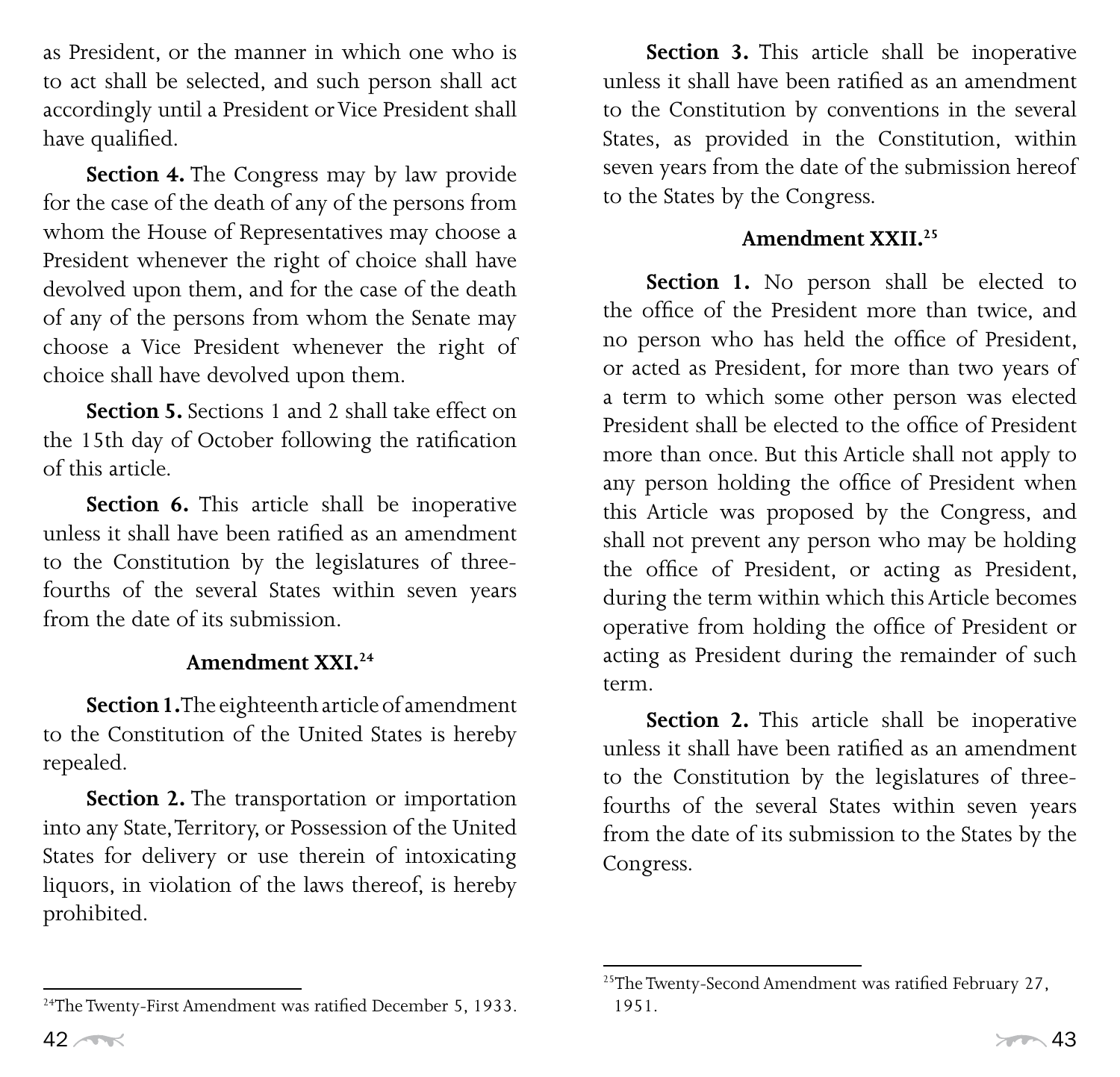#### **Amendment XXIII.26**

**Section 1.** The District constituting the seat of Government of the United States shall appoint in such manner as Congress may direct:

A number of electors of President and Vice President equal to the whole number of Senators and Representatives in Congress to which the District would be entitled if it were a State, but in no event more than the least populous State; they shall be in addition to those appointed by the States, but they shall be considered, for the purposes of the election of President and Vice President, to be electors appointed by a State; and they shall meet in the District and perform such duties as provided by the twelfth article of amendment.

**Section 2.** The Congress shall have power to enforce this article by appropriate legislation.

#### **Amendment XXIV.27**

**Section 1.** The right of citizens of the United States to vote in any primary or other election for President or Vice President, for electors for President or Vice President, or for Senator or Representative in Congress, shall not be denied or abridged by the United States or any State by reason of failure to pay any poll tax or other tax.

**Section 2.** The Congress shall have power to enforce this article by appropriate legislation.

#### **Amendment XXV.28**

**Section 1.** In case of the removal of the President from office or of his death or resignation, the Vice President shall become President.

**Section 2.** Whenever there is a vacancy in the office of the Vice President, the President shall nominate a Vice President who shall take office upon confirmation by a majority vote of both Houses of Congress.

**Section 3.** Whenever the President transmits to the President pro tempore of the Senate and the Speaker of the House of Representatives his written declaration that he is unable to discharge the powers and duties of his office, and until he transmits to them a written declaration to the contrary, such powers and duties shall be discharged by the Vice President as Acting President.

**Section 4.** Whenever the Vice President and a majority of either the principal officers of the executive departments or of such other body as Congress may by law provide, transmit to the President pro tempore of the Senate and the Speaker of the House of Representatives their written declaration that the President is unable to discharge the powers and duties of his office, the Vice President shall immediately assume the powers and duties of the office as Acting President.

Thereafter, when the President transmits to the President pro tempore of the Senate and the Speaker of the House of Representatives his

<sup>26</sup>The Twenty-Third Amendment was ratified March 29, 1961.

<sup>&</sup>lt;sup>27</sup>The Twenty-Fourth Amendment was ratified January 23, 1964.

<sup>28</sup> The Twenty-Fifth Amendment was ratified February 10, 1967.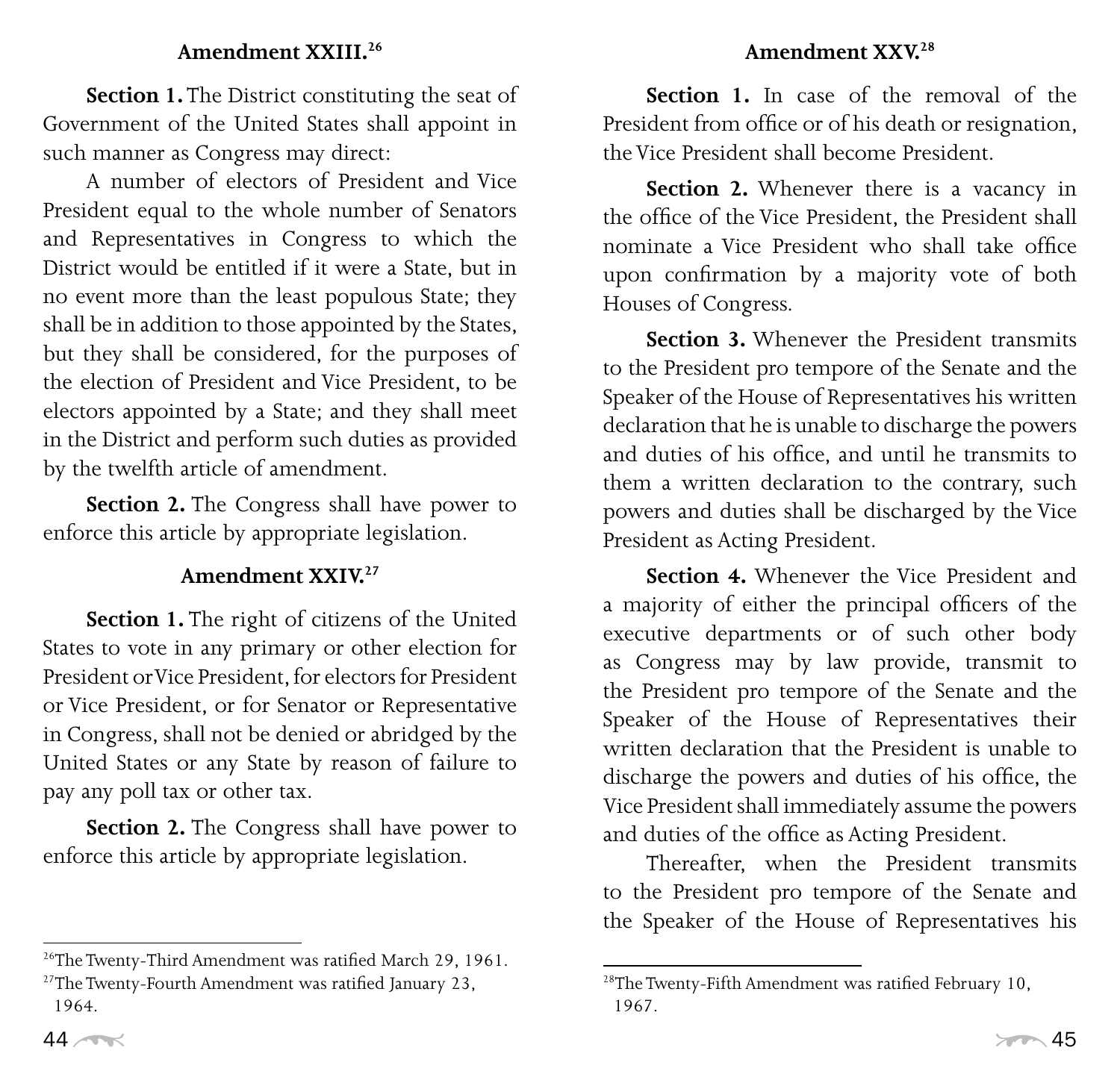written declaration that no inability exists, he shall resume the powers and duties of his office unless the Vice President and a majority of either the principal officers of the executive department or of such other body as Congress may by law provide, transmit within four days to the President pro tempore of the Senate and the Speaker of the House of Representatives their written declaration that the President is unable to discharge the powers and duties of his office. Thereupon Congress shall decide the issue, assembling within forty-eight hours for that purpose if not in session. If the Congress, within twenty-one days after receipt of the latter written declaration, or, if Congress is not in session, within twenty-one days after Congress is required to assemble, determines by two-thirds vote of both Houses that the President is unable to discharge the powers and duties of his office, the Vice President shall continue to discharge the same as Acting President; otherwise, the President shall resume the powers and duties of his office.

### **Amendment XXVI.29**

**Section 1.** The right of citizens of the United States, who are eighteen years of age or older, to vote shall not be denied or abridged by the United States or by any State on account of age.

**Section 2.** The Congress shall have power to enforce this article by appropriate legislation.

No law, varying the compensation for the services of the Senators and Representatives, shall take effect, until an election of Representatives shall have intervened.

<sup>29</sup> The Twenty-Sixth Amendment was ratified July 1, 1971.

<sup>30</sup> Congress submitted the text of the Twenty-Seventh Amendment to the States as part of the proposed Bill of Rights on September 25, 1789. The Amendment was not ratified together with the first ten Amendments, which became effective on December 15, 1791. The Twenty-Seventh Amendment was ratified on May 7, 1992, by vote of Michigan.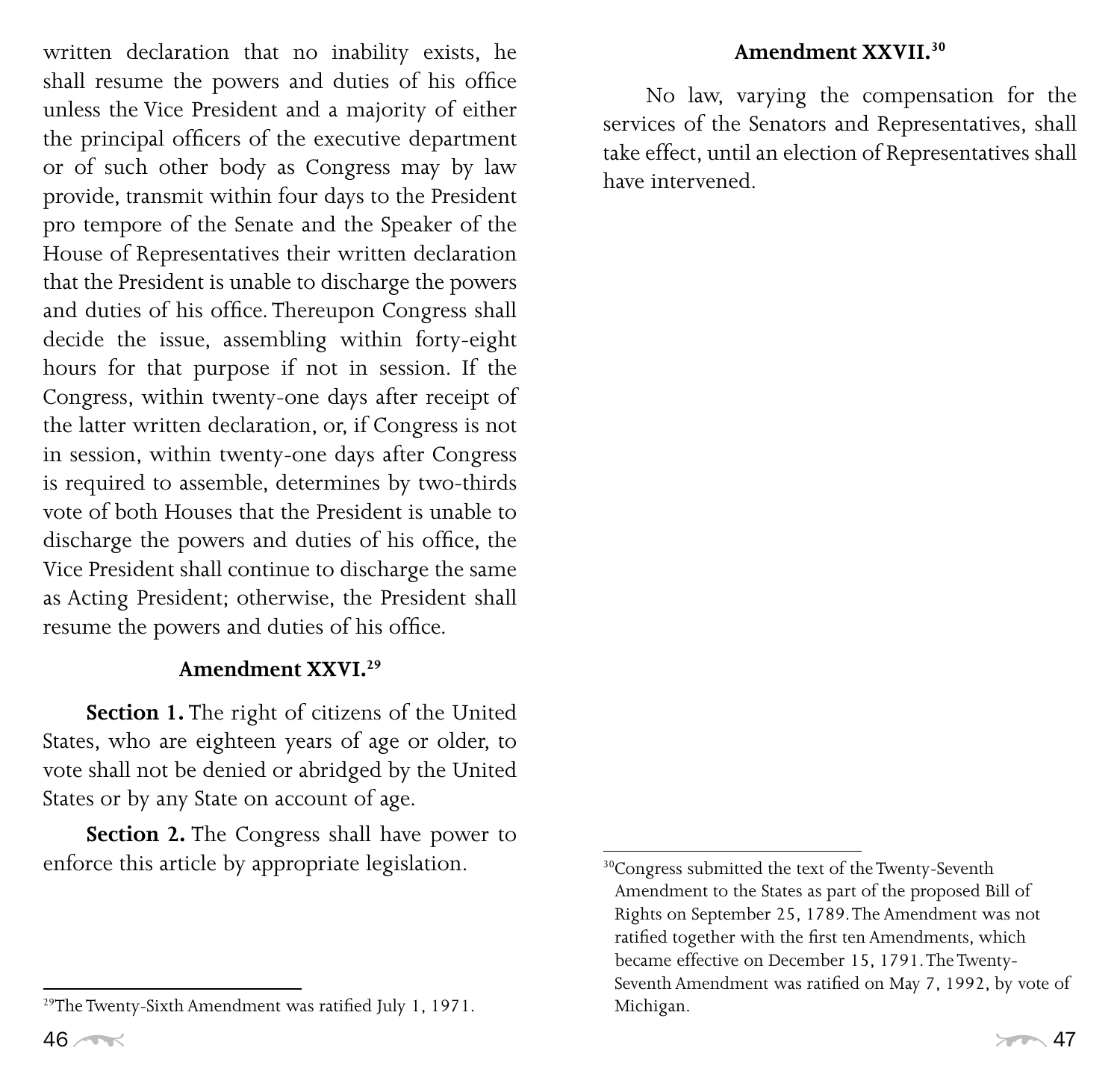#### **DATES TO REMEMBER**

**May 25, 1787:** The Constitutional Convention opens with a quorum of seven states in Philadelphia to discuss revising the Articles of Confederation. Eventually, all states but Rhode Island are represented.

**September 17, 1787:** All 12 state delegations approve the Constitution, 39 delegates sign it of the 42 present, and the Convention formally adjourns.

**June 21, 1788:** The Constitution becomes effective for the ratifying states when New Hampshire is the ninth state to ratify it.

**March 4, 1789:** The first Congress under the Constitution convenes in New York City.

**April 30, 1789:** George Washington is inaugurated as the first President of the United States.

**June 8, 1789:** James Madison introduces the proposed Bill of Rights in the House of Representatives.

**September 24, 1789:** Congress establishes a Supreme Court, 13 district courts, three ad hoc circuit courts, and the position of Attorney General.

**September 25, 1789:** Congress approves 12 amendments and sends them to the states for ratification.

**February 2, 1790:** The Supreme Court convenes for the first time.

**December 15, 1791:** Virginia ratifies the Bill of Rights, and 10 of the 12 proposed amendments become part of the U.S. Constitution.

## **INDEX TO THE CONSTITUTION OF THE united States and amendments**

|                                  | Article, section | Page              |
|----------------------------------|------------------|-------------------|
| Admiralty & Maritime cases       | III, 2           | 22                |
| Advice and consent               | II, 2            | 21                |
| Age, as qualification for public |                  |                   |
| office                           |                  |                   |
| president                        | II,1             | 20                |
| representatives                  | I, 2             | 9                 |
| senators                         | I, 3             | 11                |
| voting                           | A26              | 46                |
| Ambassadors                      |                  |                   |
| Case controversies               | III, 2           | 23                |
| President's power                | $II, 2-3$        | $21 - 22$         |
| Amendment procedure              | V                | 25                |
| Appellate jurisdiction           | III, 2           | 23                |
| Appointment power                | II, 2            | 21                |
| Appointments, temporary          | A17              | 40                |
| Apportionment of representatives | I, 2; A14, 2     | $9 - 10; 37 - 38$ |
| Appropriations(s)                | 1,8,9            | 14, 17            |
| Arms, right to bear              | A2               | 33                |
| Army                             | II, 2            | 21                |
| Assembly, right of               | A1               | 33                |
| Authors                          | I,8              | 15                |
| Bail, excessive                  | A8               | 35                |
| Bankruptcy, Congress' power      | I,8              | 15                |
| Bill of Rights (Amends. 1-10)    | $A1 - A10$       | $33 - 35$         |
| <b>Bills</b>                     | I,7              | $13 - 14$         |
| <b>Bills</b> of attainder        | $I, 9-10$        | 17                |
| Borrowing, Congress' power       | I,8              | 15                |
| Cabinet officers' reports        | II, 2            | 21                |
| Census                           | I, 2             | $9 - 10$          |
| Chief Justice, role in           |                  |                   |
| impeachment trials               | I, 3             | 11                |
| Commander in Chief               | II, 2            | 21                |
| Commerce, Congress' power        | I,8              | 15                |
| Commission of officers           | II,3             | 22                |
| Compact                          | I, 10            | 18                |
| Congress                         |                  |                   |
| annual meetings                  | I, 4; A20, 2     | 12; 41            |
| declaring war                    | Ι,8              | 15                |
| legislative proceedings          | I, 5             | $12 - 13$         |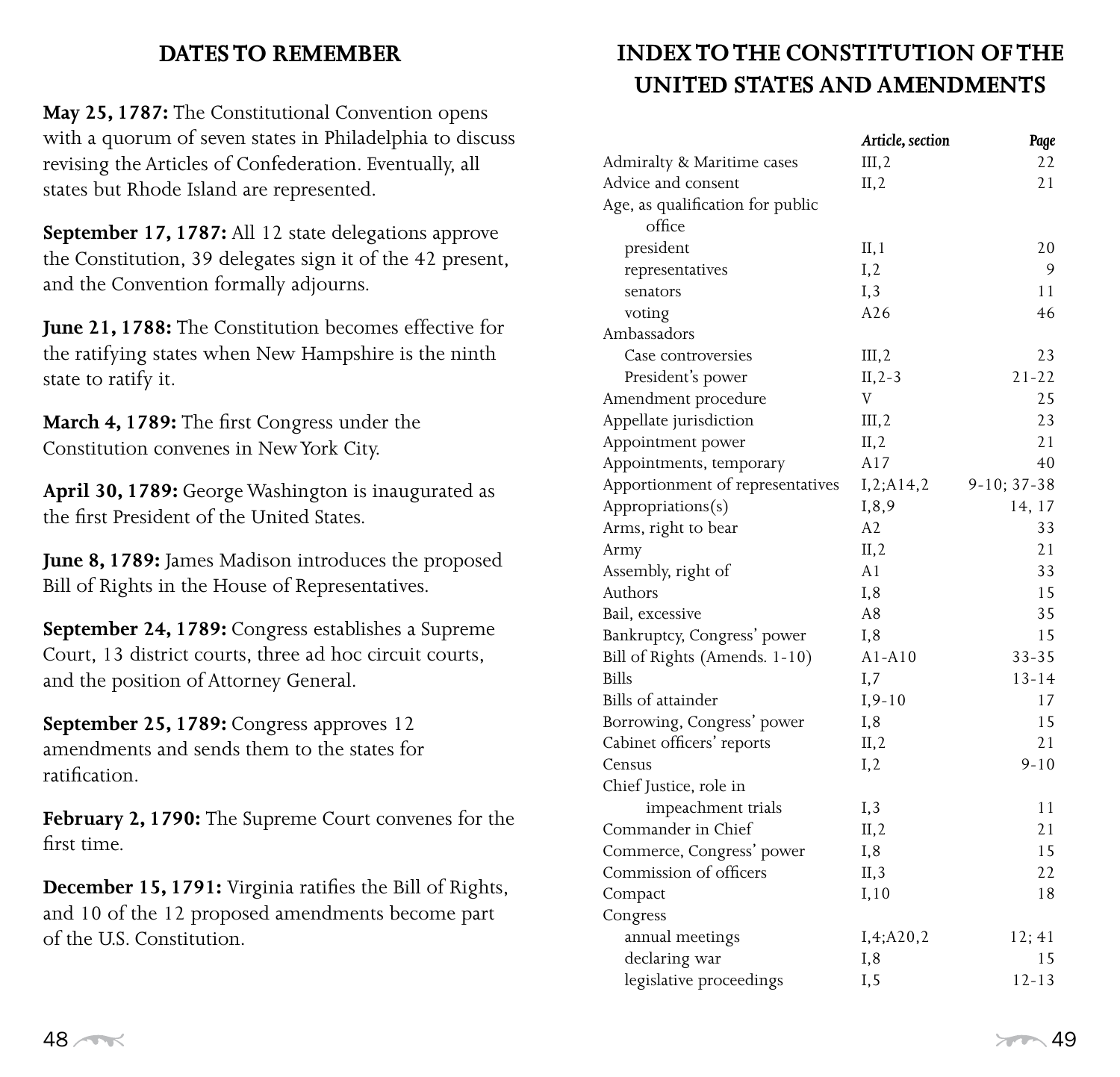|                                    | Article, section      | Page           |                                    | Article, section | Page         |
|------------------------------------|-----------------------|----------------|------------------------------------|------------------|--------------|
| Congress-Continued                 |                       |                | House of Representatives-Continued |                  |              |
| members' compensation and          |                       |                | special powers                     |                  |              |
| privileges                         | I, 6; A27             | 13:47          | impeachment                        | I, 2             | 10           |
| organization                       | I, 1                  | 9              | Presidential elections             | II, 1; A12       | 18-20; 35-37 |
| powers                             | I, 8; A12             | $14-16; 35-37$ | revenue bills                      | I,7              | 13           |
| special sessions                   | II, 3                 | $21 - 22$      | states' representation in          | I, 2             | $9 - 10$     |
| Congressional Record (Journal)     | I, 5                  | $12 - 13$      | vacancies                          | I, 2             | 10           |
| Constitution, purpose              | Preamble              | 9              | Immunities (see Privileges         |                  |              |
| Contracts, interference by states  | I, 10                 | $17 - 18$      | and immunities)                    |                  |              |
| Controversies, court cases         | III, 2                | $22 - 23$      | Impeachment                        |                  |              |
| Conventions                        | V; VII; A21           | 25; 26; 43     | officials subject to               | II, 4            | 22           |
| Copyrights & patents,              |                       |                | penalties                          | I, 3             | $11 - 12$    |
| Congress' power                    | I, 8                  | 15             | power of, lodged in House          | I, 2             | 10           |
| Counsel, right to                  | A6                    | 34             | reasons                            | II, 4            | 22           |
| Counterfeiting, Congress'          |                       |                | trials, Senate                     | I, 3             | 11           |
| power to punish                    | I, 8                  | 15             | Indians, commerce with,            |                  |              |
| Courts (see Judiciary)             |                       |                | Congress' power                    | I,8              | 15           |
| Criminal proceedings, rights of    |                       |                | Inhabitant (see Resident)          | I, 2; I, 3       | 9;11         |
| accused                            | A5;A6                 | 34             | International law,                 |                  |              |
| Currency, Congress' power          | I, 8                  | 15             | Congress' power                    | I, 8             | 15           |
| Defense, Congress' power           | I,8                   | 14             | Inventors                          | I, 8             | 15           |
| District of Columbia               | I, 8; A23             | 16; 44         | Judiciary                          |                  |              |
| Double jeopardy                    | A5                    | 34             | inferior courts                    | I, 8; III, 1     | 15:22        |
| Due process of law                 | A5; A14, 1            | 34;37          | judicial review                    | III, 2           | $22 - 23$    |
| Electoral College                  | II, 1; A12; A23       | $18-19$ ;      | jurisdiction                       | III, 2           | $22 - 23$    |
|                                    |                       | $35-37; 44$    | nomination & confirmation          |                  |              |
| Equal protection of laws           | A14,1                 | 37             | of judges                          | II, 2            | 21           |
| Equity                             | III, 2; A11           | 22; 35         | Supreme Court                      | III, 1           | 22           |
| Ex post facto laws                 | $I, 9-10$             | $17 - 18$      | terms of office &                  |                  |              |
| Extradition of fugitives by states | IV, 2                 | 24             | compensation                       | III, 1           | 22           |
| Fines, excessive                   | A8                    | 35             | Jury trials                        | III, 2; A6; A7   | 23: 34: 34   |
| Foreign affairs, President's power | II, 2                 | 21             | "Lame duck" amendment              | A20              | 41           |
| Foreign commerce, Congress'        |                       |                | Liquor                             | A18;A21          | 40; 42       |
| power                              | I, 8                  | 15             | Marque and reprisal, letters of    | I, 8, 10         | 15; 17       |
| "Full faith and credit" clause     | IV, 1                 | 24             | Men (see Persons)                  |                  |              |
| General welfare, Congress' power   | I, 8                  | 14             | Militia (Military)                 | A2;A5            | 33; 34       |
| Grand jury indictments             | A5                    | 34             | congressional powers               | I, 8             | $15 - 16$    |
| Grievances, redress of             | A1                    | 33             | presidential powers                | II, 2            | 21           |
| Habeas corpus                      | I, 9                  | 17             | Money                              | I, 8             | 15           |
| House of Representatives           |                       |                | National debt                      | VI               | $25 - 26$    |
| election to & eligibility for      | I, 2                  | 9              | National Americans (see Indians)   |                  |              |
| members' terms of office           | I, 2; I, 6            | 9:13           | Naturalization                     | I, 8             | 15           |
| Speaker of                         | $I, 2; A24; A25, 3-4$ | 10:            | Navy                               | I, 8; II, 2      | 15; 21       |
|                                    |                       | 44-46          | "Necessary and proper" clause      | I, 8             | 16           |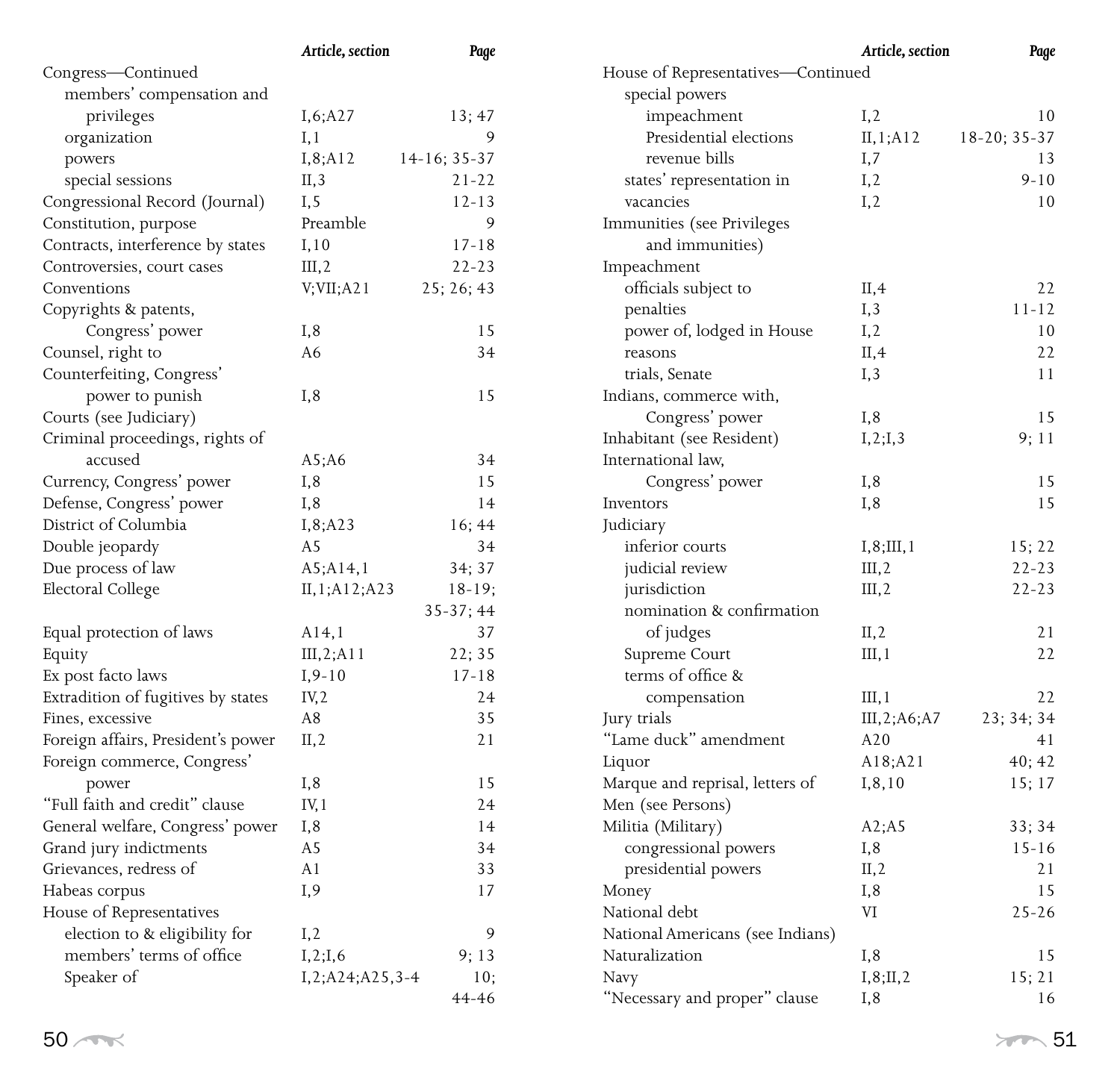|                                   | Article, section   | Page            |
|-----------------------------------|--------------------|-----------------|
| Nominate                          | II, 2; A25         | 21; 45          |
| Oath of office, federal and state | II,1;VI            | 20; 26          |
| Original jurisdiction             | III, 2             | 23              |
| Pardons and reprieves,            |                    |                 |
| President's power                 | II, 2              | 21              |
| People, powers reserved to        | A10                | 35              |
| Persons                           | A14                | $37 - 38$       |
| Petition the government, right to | A1                 | 33              |
| "Pocket veto"                     | I,7                | 14              |
| Poll tax, prohibition             | A24,1              | 44              |
| Post offices & roads,             |                    |                 |
| Congress' power                   | I, 8               | 15              |
| Presidency, succession to         | II, 1; A20; A25    | $20; 41-42;$    |
|                                   |                    | $45 - 46$       |
| President                         |                    |                 |
| disability                        | A <sub>25</sub> ,3 | 45              |
| election                          | II, 1; A12; A22;   | $18 - 20;$      |
|                                   | A23                | $35-37; 43; 44$ |
| eligibility for office            | II, 1              | 20              |
| legislation, role in              | I,7                | $13 - 14$       |
| oath of office                    | II,1               | 20              |
| powers & duties                   | $II, 2-3$          | $21 - 22$       |
| term of office & compensation     | II, 1              | $18 - 20$       |
| Press, freedom of                 | A1                 | 33              |
| Privileges and immunities         |                    |                 |
| (of citizens)                     | IV, 2; A14, 1      | 24; 37          |
| Prohibition                       | A18;A21            | 40; 42          |
| Property, taking for public use   | A5                 | 34              |
| Punishments, cruel and unusual    | A8                 | 35              |
| Race                              | A15                | 39              |
| Ratification of Constitution      | V;VII              | 25; 26          |
| Religion, freedom of              | A1                 | 33              |
| Religious oaths                   | VI                 | 26              |
| Resident (see Inhabitant)         | II,1               | 20              |
| Search and seizure                | A4                 | 33              |
| Seas, Congress' power             | I,8                | 15              |
| Secrecy                           | I, 5               | 12              |
| Self-incrimination                | A5                 | 34              |
| Senate                            |                    |                 |
| election to & eligibility for     | I, 3               | 11              |
| equal representation of states    | V                  | 25              |
| officers                          | I, 3               | 11              |
| President of                      | I, 3; A12          | 11;36           |
| President of, pro tempore         | I, 3; A 25, 3-4    | 11; 45-46       |

| Senate—Continued               |                                  |
|--------------------------------|----------------------------------|
|                                |                                  |
| special powers                 |                                  |
| impeachment trials             | I, 3<br>$11 - 12$                |
| Presidential appointments      | 2.1<br>II, 2                     |
| treaties                       | II, 2<br>21                      |
| terms of office                | I, 3; I, 6<br>10; 13             |
| vacancies                      | A17<br>$39 - 40$                 |
| Slavery, prohibition           | 37; 38-39<br>A13;A14,4           |
| Soldiers, quartering of        | A <sub>3</sub><br>33             |
| Speech, freedom of             | 33<br>A1                         |
| Spending, Congress' power      | I,8<br>$14 - 15$                 |
| State of Union message         | 21<br>II, 3                      |
| <b>States</b>                  |                                  |
| and federal elections          | I, 4<br>12                       |
| formation & admission to       |                                  |
| Union                          | $24 - 25$<br>IV, 3               |
| powers requiring consent of    |                                  |
| Congress                       | I, 10<br>$17 - 18$               |
| powers reserved to             | A10<br>35                        |
| protection against invasion,   |                                  |
| violence                       | 25<br>IV,4                       |
| republican form of             |                                  |
| government guaranteed          | IV, 4<br>25                      |
| suits against                  | III, 2; A11<br>$22 - 23:35$      |
| Sundays                        | I,7<br>14                        |
| Supreme law of the land        |                                  |
| (Constitution)                 | VI<br>26                         |
| Taxing power, in general       | $13 - 14$<br>$I, 7-8$            |
| direct taxes prohibited        | I,9<br>17                        |
| income taxes permitted         | A16<br>39                        |
| Territories                    | IV <sub>3</sub><br>$24 - 25$     |
| Titles of nobility             | I,9<br>17                        |
| Treason                        | 22; 23<br>II, 4; III, 3          |
| Treaty(ies)                    | I, 10; II, 2;<br>17; 21;         |
|                                | III, 2; VI<br>22; 26             |
| Trial                          | I, 3; III, 2;<br>12; 23;         |
|                                | A6;A7<br>34                      |
| Veto, President's power        | I,7<br>$13 - 14$                 |
| Vice-Presidency, succession to | A20;A25<br>$41 - 42$ ; $45 - 46$ |
| Vice-President                 |                                  |
| conditions for assuming        |                                  |
| Presidency                     | II, 1; A20;<br>$20; 41-42;$      |
|                                | A <sub>25</sub><br>$45 - 46$     |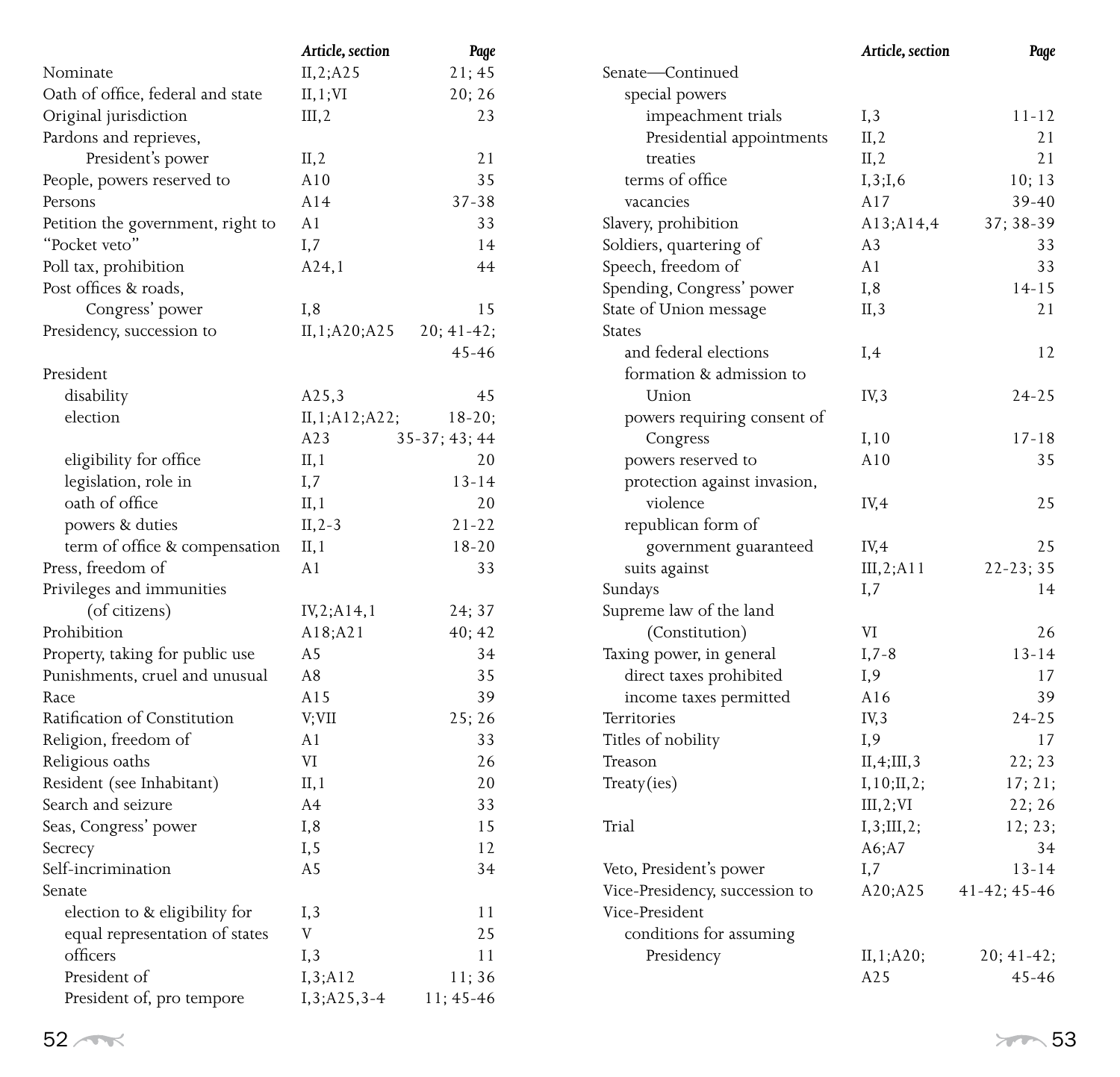|                               | Article, section   | Page       |
|-------------------------------|--------------------|------------|
| Vice President-Continued      |                    |            |
| declaring President disabled, |                    |            |
| role in                       | A <sub>25</sub> ,4 | $45 - 46$  |
| Senate, role in               | I, 3; A12          | $11:35-37$ |
| term of office                | II, 1              | 18         |
| Voting rights                 | A14;A24            | $37-39;44$ |
| blacks, former slaves         | A15,1              | 39         |
| eighteen-years-old            | A26                | 46         |
| women                         | A19                | 41         |
| War powers (see Congress,     |                    |            |
| declaring war, powers;        |                    |            |
| President, powers & duties;   |                    |            |
| States, protection against    |                    |            |
| invasion)                     |                    |            |
| Warrants                      | A <sub>4</sub>     | 33         |
| Weights and measures          |                    |            |
| standards of                  | I,8                | 15         |
| Women (see Persons)           |                    |            |

*"No free government, nor the blessings of liberty, can be preserved to any people, but by...a frequent recurrence to fundamental principles."* 

*— George Mason, 1776*



*"The people made the Constitution, and the people can unmake it. It is the creature of their own will, and lives only by their will."*

*— John Marshall, 1821*



*"The happy Union of these States is a wonder; their Constitution a miracle; their example the hope of Liberty throughout the world."* 

*— James Madison, 1829*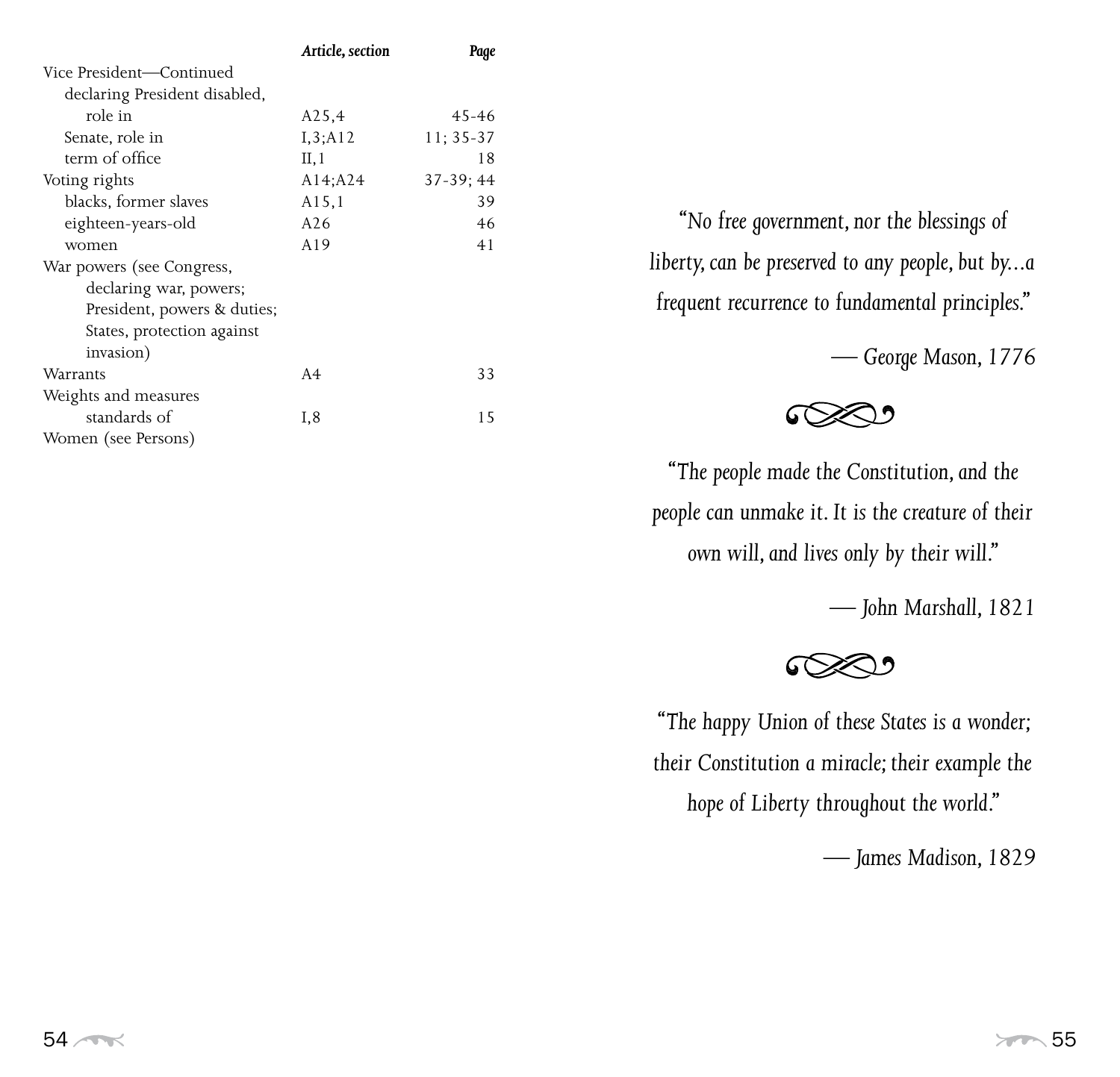U.S. Citizenship and Immigration Services would like to gratefully acknowledge the support of the National Constitution Center in Philadelphia, PA for their assistance in the development of this educational product. For more information on the National Constitution Center and its mission, please visit http://www.constitutioncenter.org/.